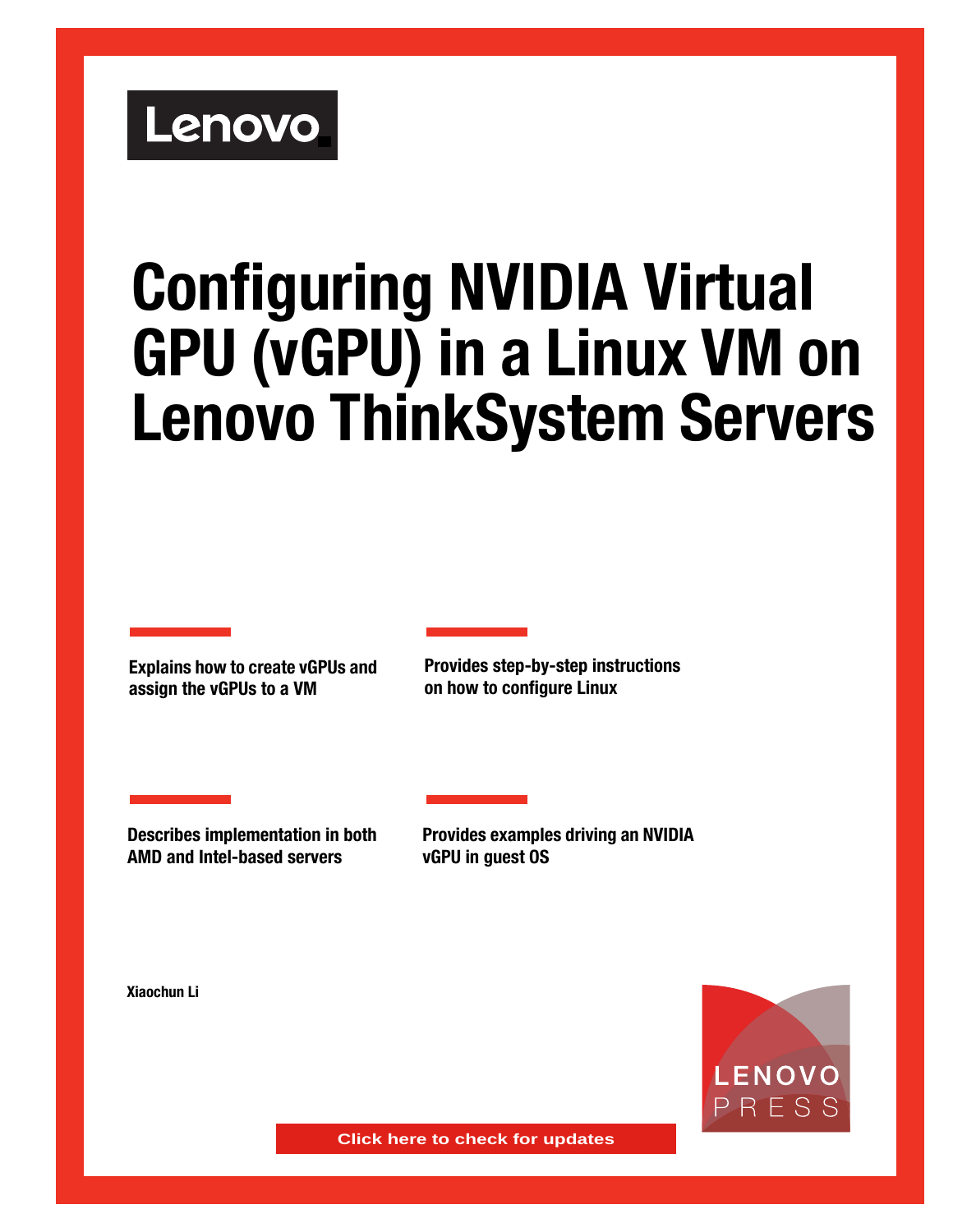# **Abstract**

Virtual GPU (vGPU) is the method of virtualizing a GPU adapter installed in a server so that the physical GPU can be shared by multiple virtual machines running on that server. This method assigns the virtual devices to multiple guest operating systems, and the guest OSes share the performance of the single physical GPU.

This paper provides guidance on enabling vGPU and making it available to VM running in a Kernel Virtual Machine (KVM)-based OS. The paper is for Linux administrators wishing to use a vGPU in a ThinkSystem™ server to pass through to a VM. For our evaluation, we implement Red Hat Enterprise Linux 8.5 both as the host OS and guest OS, and show how to virtualize the resources of an NVIDIA T4 GPU.

At Lenovo® Press, we bring together experts to produce technical publications around topics of importance to you, providing information and best practices for using Lenovo products and solutions to solve IT challenges.

See a list of our most recent publications at the Lenovo Press web site:

#### <http://lenovopress.com>

**Do you have the latest version?** We update our papers from time to time, so check whether you have the latest version of this document by clicking the **Check for Updates** button on the front page of the PDF. Pressing this button will take you to a web page that will tell you if you are reading the latest version of the document and give you a link to the latest if needed. While you're there, you can also sign up to get notified via email whenever we make an update.

# **Contents**

| Prerequisites for using NVIDIA vGPU on the NVIDIA Ampere architecture 16 |  |
|--------------------------------------------------------------------------|--|
|                                                                          |  |
|                                                                          |  |
|                                                                          |  |
|                                                                          |  |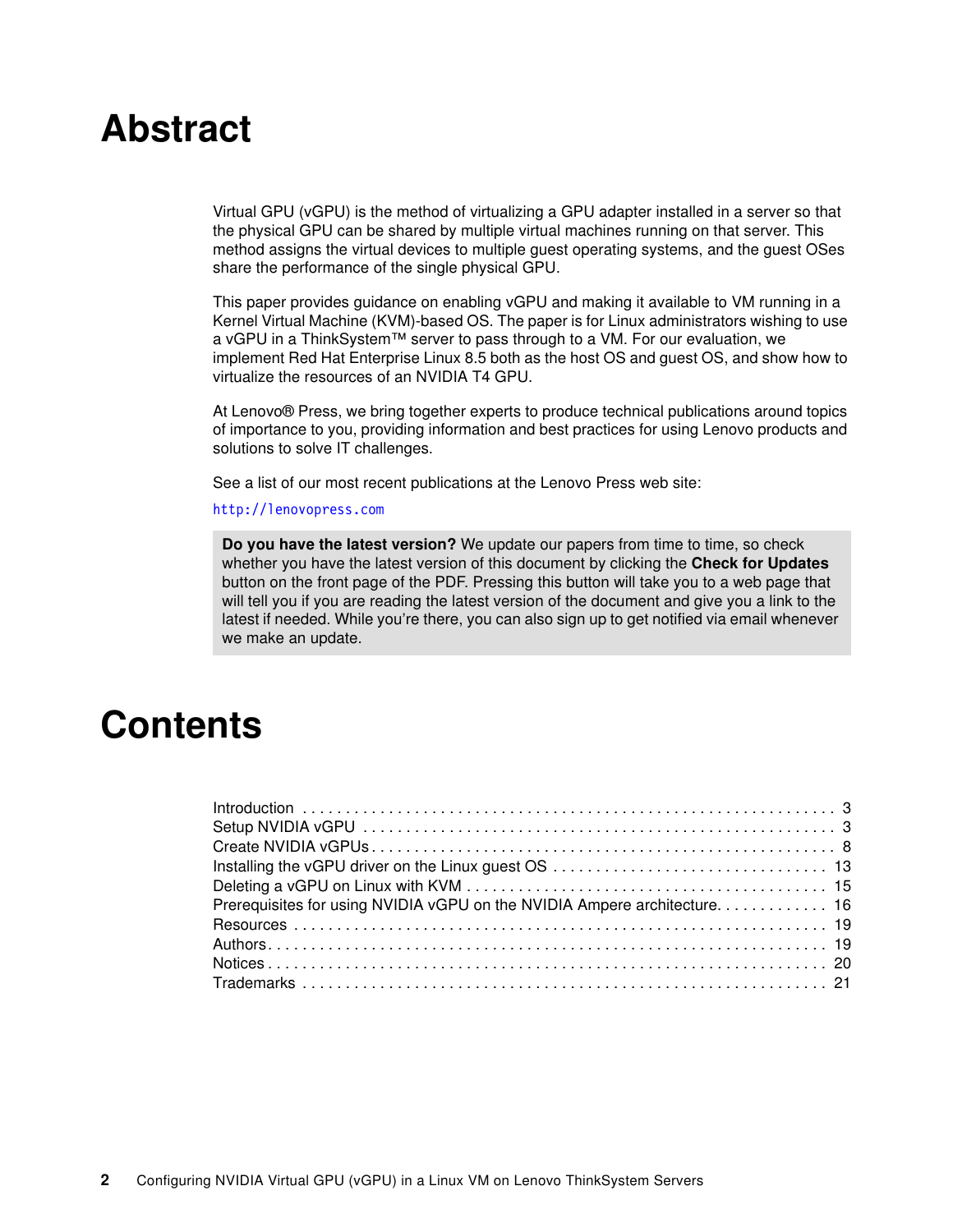# <span id="page-2-0"></span>**Introduction**

Many Lenovo ThinkSystem servers support the use Graphics Processing Unit (GPU) for additional high performance video and data processing. GPUs are typically used to offload tasks from the server CPU, such as AI, VDI, and rendering tasks.

For servers running hypervisors, these GPUs can be allocated directly to a single virtual machine for exclusive access using a method called *PCI device pass through* or *GPU pass through*. The GPU appears as if it was physically attached to the guest OS running in the VM.

However, with the large-scale deployment of virtual machines, there is a greater need for GPU resources than the server can physically support, so a new feature call vGPU was developed that makes it possible to divide a physical GPU device into multiple virtual devices and assign the virtual devices to multiple guest operating systems. Multiple guest OSes then share the performance of a single physical GPU.

In this paper, we describe the process of setting up a vGPU environment. For our evaluation, we implement Red Hat Enterprise Linux 8.5 both as the host OS and guest OS, and show how to virtualize the resources of an NVIDIA T4 GPU.

# <span id="page-2-1"></span>**Setup NVIDIA vGPU**

The NVIDIA vGPU system architecture is shown in [Figure 1.](#page-2-2) NVIDIA physical GPUs can support multiple virtual GPU devices (vGPUs) that can be assigned directly to guest VMs. This functionality is provided by the NVIDIA Virtual GPU Manager running under the hypervisor.



<span id="page-2-2"></span>*Figure 1 NVIDIA vGPU System Architecture<sup>1</sup>*

Hypervisors take advantage of mediated device framework. The vGPU passthrough provides the direct access to a physical GPU. Two methods are supported in the framework, fast path and slow path. The purpose of the fast path is to run the performance-critical path in the NVIDIA driver and provide direct access to the GPU on the guest VM, while the slow path

<sup>1</sup> From <https://docs.nvidia.com/grid/latest/grid-vgpu-user-guide/index.html#architecture-grid-vgpu>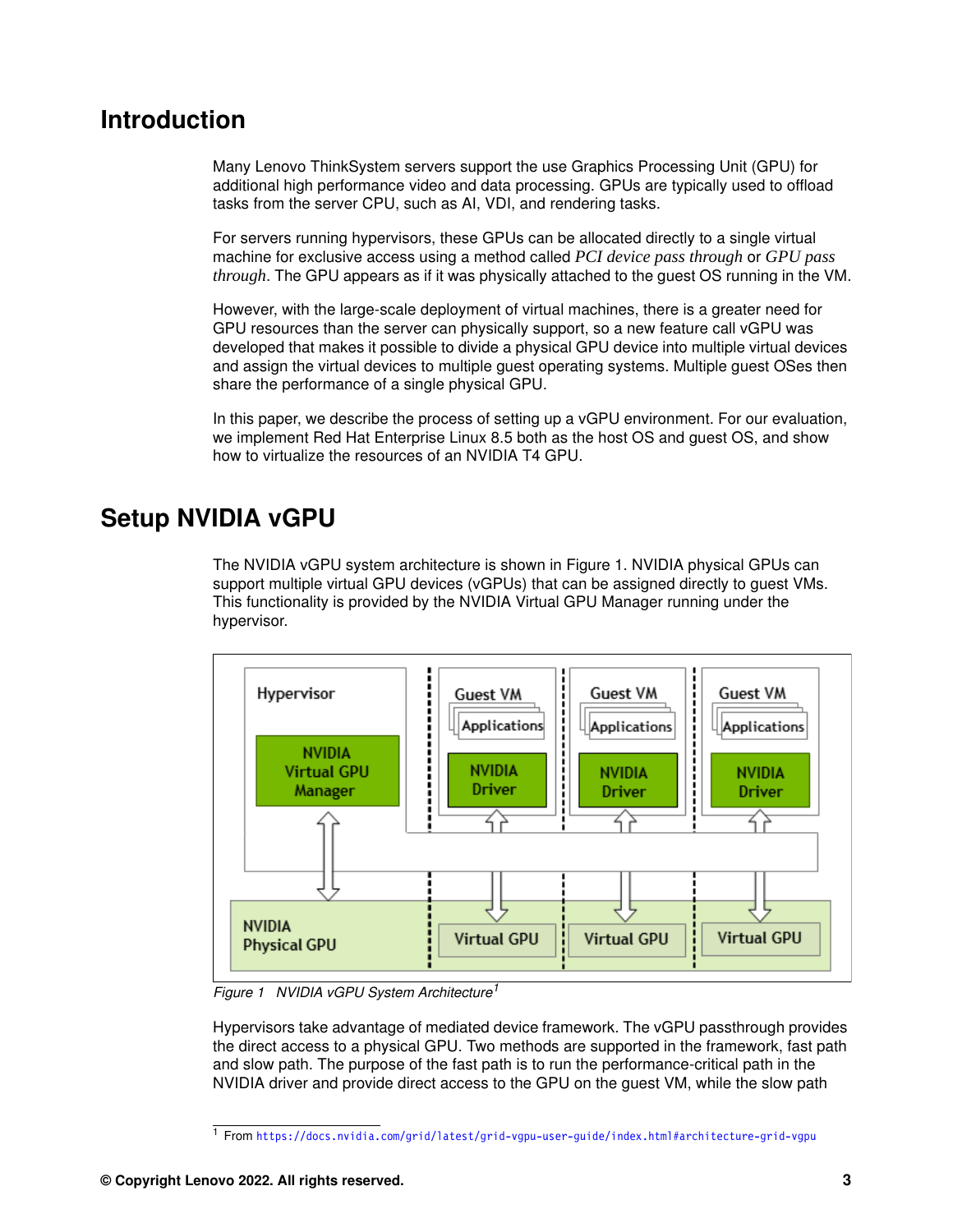supports the non-performant management operations provided by the interface in NVIDIA virtual GPU manager.

In order to use NVIDIA vGPU on a VM, two drivers are required as shown as the dark green boxes in [Figure 1 on page 3:](#page-2-2)

- NVIDIA Virtual GPU Manager running on a hypervisor
- NVIDIA vGPU driver running on a guest VM

The first step is to download NVIDIA drivers for your GPU device and then install NVIDIA Virtual GPU manager on the host OS. After the vGPU Manager is successfully installed, we need to create a mediated device on the host so that we can assign the vGPU to the VM.

#### <span id="page-3-1"></span>**Download NVIDIA GPU driver for your device**

Prerequisites for NVIDIA GPUs:

- ► 64-bit Linux guest VMs are only supported using Q-series, C-series and B-series NVIDIA vGPU types, A-series NVIDIA vGPU types are not supported.
- ► Windows guest VMs are supported only using Q-series, B-series, and A-series NVIDIA vGPU types. C-series NVIDIA vGPU types are not supported.

For getting the NVIDIA vGPU drivers and installing them on your systems, please follow NVIDIA document *Grid Software Quick Start Guide* available at the following page. An NVIDIA enterprise account is needed for this download.

[https://docs.nvidia.com/grid/latest/grid-software-quick-start-guide/index.html#red](https://docs.nvidia.com/grid/latest/grid-software-quick-start-guide/index.html#redeeming-pak-and-downloading-grid-software) [eeming-pak-and-downloading-grid-software](https://docs.nvidia.com/grid/latest/grid-software-quick-start-guide/index.html#redeeming-pak-and-downloading-grid-software)

Log in and download your vGPU driver for your host OS version. For instance, you can get a compressed file "NVIDIA-GRID-RHEL-8.5-510.47.03-511.65.zip" for RHEL8.5. After extracting this file, you can see some drivers and documents on your system, as shown in [Figure 2](#page-3-0).

```
# unzip NVIDIA-GRID-RHEL-8.5-510.47.03-511.65.zip 
Archive: NVIDIA-GRID-RHEL-8.5-510.47.03-511.65.zip
   inflating: 510.47.03-511.65-grid-gpumodeswitch-user-guide.pdf 
   inflating: 510.47.03-511.65-grid-licensing-user-guide.pdf 
   inflating: 510.47.03-511.65-grid-software-quick-start-guide.pdf 
   inflating: 510.47.03-511.65-grid-vgpu-release-notes-red-hat-el-kvm.pdf 
   inflating: 510.47.03-511.65-grid-vgpu-user-guide.pdf 
   inflating: 510.47.03-511.65-whats-new-vgpu.pdf 
 inflating: 511.65 grid win10 win11 server2016 server2019 server2022 64bit international.exe
   inflating: nvidia-linux-grid-510-510.47.03-1.x86_64.rpm 
  extracting: nvidia-linux-grid-510_510.47.03_amd64.deb 
  extracting: NVIDIA-Linux-x86_64-510.47.03-grid.run 
   inflating: NVIDIA-vGPU-rhel-8.5-510.47.03.x86_64.rpm 
#
```
<span id="page-3-0"></span>*Figure 2 Contents of NVIDIA-GRID-RHEL-8.5-510.47.03-511.65.zip*

In this zip:

- ► nvidia-linux-grid-510-510.47.03-1.x86\_64.rpm -- vGPU driver to be installed on your VM
- ► NVIDIA-vGPU-rhel-8.5-510.47.03.x86\_64.rpm -- NVIDIA vGPU Manager to be installed on your host OS.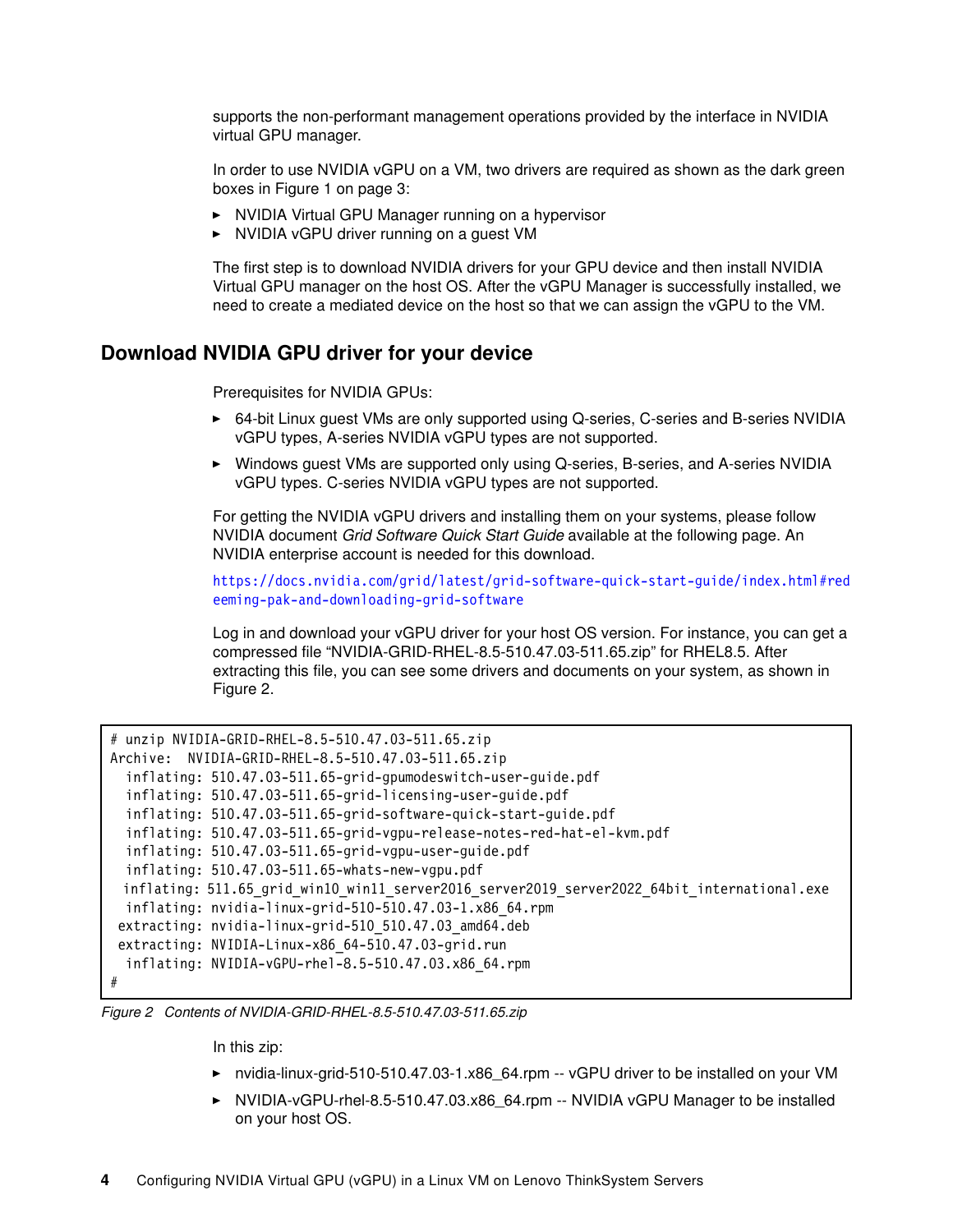#### **Installing the NVIDIA Virtual GPU Manager on a KVM based OS**

As mentioned above, "NVIDIA-vGPU-rhel-8.5-510.47.03.x86\_64.rpm" is the NVIDIA Virtual GPU Manager that needs to be installed on Host OS on RHEL8.5. NVIDIA Virtual GPU Manager and guest VM drivers must be compatible. If you update vGPU Manager to a release that is incompatible with the guest VM drivers, guest VMs will boot with vGPU disabled until their guest vGPU driver is updated to a compatible version.

Before installing NVIDIA Virtual GPU Manager software, your GPU driver is display as follows through the command lspci as shown below.

```
#lspci |grep -i nvidia
4b:00.0 3D controller: NVIDIA Corporation TU104GL [Tesla T4] (rev a1)
#
# lspci -vvvnnn -s 4b:00.0|grep -i kernel 
         Kernel driver in use: nouveau
         Kernel modules: nouveau
```
*Figure 3 Checking the status of the GPU driver before installing vGPU Manager*

Use the rpm command to install the rpm package as shown below.

```
# rpm -ivh NVIDIA-vGPU-rhel-8.5-510.47.03.x86_64.rpm
Verifying... ################################# [100%]
Preparing... ################################# [100%]
Updating / installing...
   1:NVIDIA-vGPU-rhel-1:8.5-510.47.03 ################################# [100%]
#
```
*Figure 4 Installing the NVIDIA Virtual GPU Manager*

After the NVIDIA Virtual GPU Manager software is successfully installed, the lspci command output should be listed below.

# **lspci -vvvnnn -s 4b:00.0 |grep -i kernel** Kernel driver in use: nouveau Kernel modules: nouveau, nvidia\_vgpu\_vfio, nvidia #

*Figure 5 Checking the status of the GPU driver after installing vGPU Manager*

The driver nvidia vgpu vfio and nvidia are be loaded by your GPU device, but nouveau driver is still running. To switch to the NVIDIA dedicated driver, the inbox driver must be unbound to your GPU device. The following section will unbind the inbox driver nouveau on the host OS. To switch to the NVIDIA dedicated driver, the inbox driver must be unbound to your GPU device. The following section will unbind the inbox driver nouveau on your host OS.

#### <span id="page-4-0"></span>**Unbinding inbox driver nouveau on host OS**

This section describes how to enable an NVIDIA GPU using the Linux console.

When using an assigned NVIDIA GPU in the guest OS, only the NVIDIA drivers are supported. Other drivers may not work well, therefore, it is advised that you use the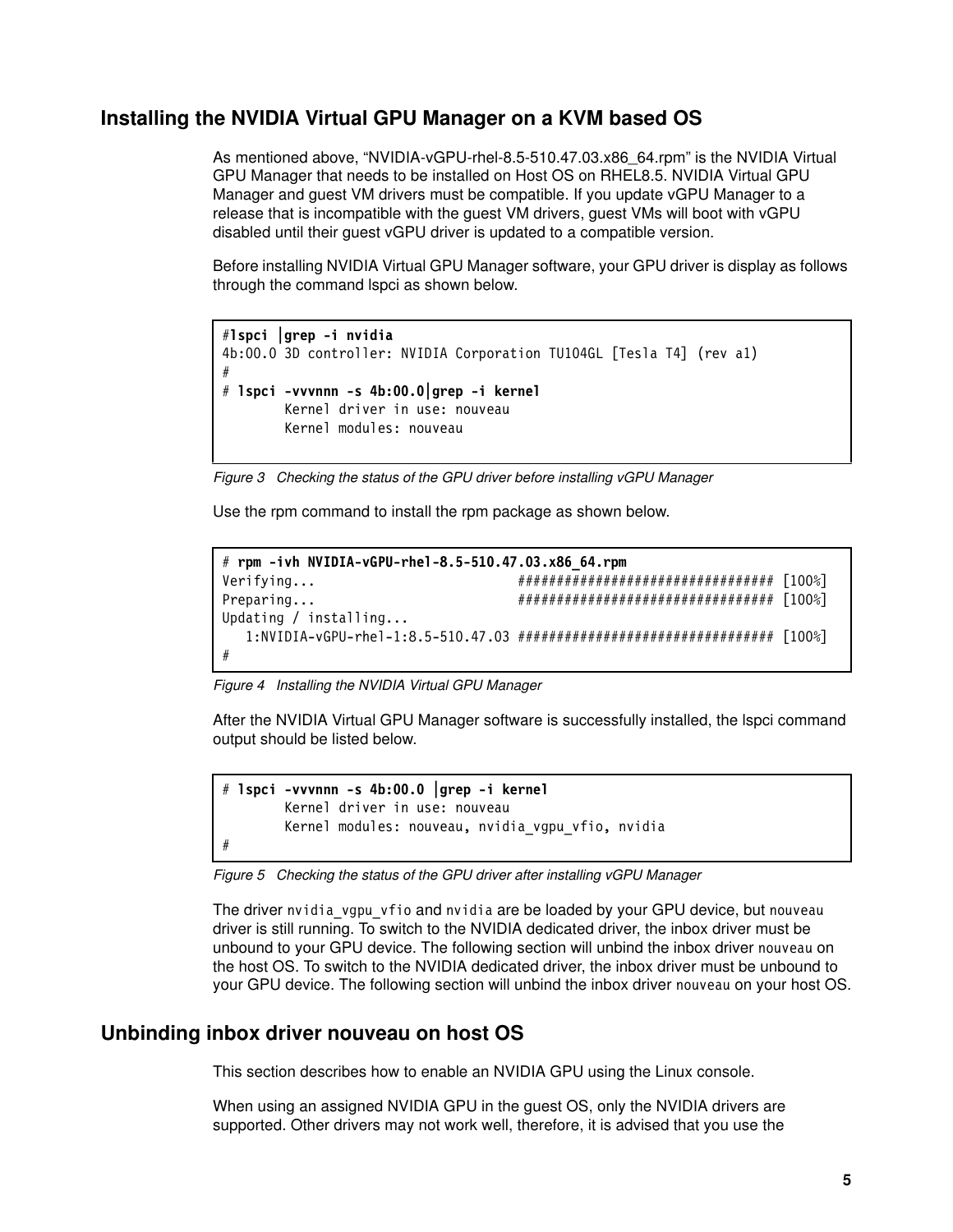proprietary driver offered by NVIDIA. Since we have finished installing Virtual GPU manager on the above steps, the proprietary NVIDIA driver has been already installed in our host OS. Next, we only need unbind the inbox driver nouveau and reboot the system. The nvidia driver will load automatically.

Detailed steps are as follows:

1. Create the config file /etc/modprobe.d/nvidia-blacklist.conf and add the following two lines to it:

```
# cat /etc/modprobe.d/nvidia-blacklist.conf
blacklist nouveau
options nouveau modeset=0
```
*Figure 6 Contents of nvidia-blacklist.conf*

2. Back up the current initramfs and build a new one for the current kernel as follows. If you would like to regenerate initramfs for all installed kernel versions, you can run command **dracut** command as shown.

```
# mv /boot/initramfs-$(uname -r).img /boot/initramfs-$(uname -r)-nouveau.img 
# dracut /boot/initramfs-$(uname -r).img $(uname -r)
```
*Figure 7 Back up the current initramfs and build a new one*

3. Restart the system.

The system should not be loaded with the nouveau module so far. To verify that NVIDIA's proprietary driver is used in your system, the following command can help you. You should see the kernel driver in use has changed from nouveau to nvidia.

```
# lspci |grep -i nvidia
4b:00.0 3D controller: NVIDIA Corporation TU104GL [Tesla T4] (rev a1)
# lspci -vvvnnn -s 4b:00.0|grep -i kernel 
         Kernel driver in use: nvidia
        Kernel modules: nouveau, nvidia vgpu vfio, nvidia
```
*Figure 8 Verify the kernel driver in use*

#### **Checking and starting NVIDIA vGPU software**

After installing NVIDIA vGPU Manager software and restarting the system, you need to perform the following three steps to verify that the software is working correctly.

1. Check whether the kernel has loaded relevant VFIO modules. The driver nvidia\_vgpu\_vfio depends on driver mdev, so vGPUs are created based on Linux mediated framework.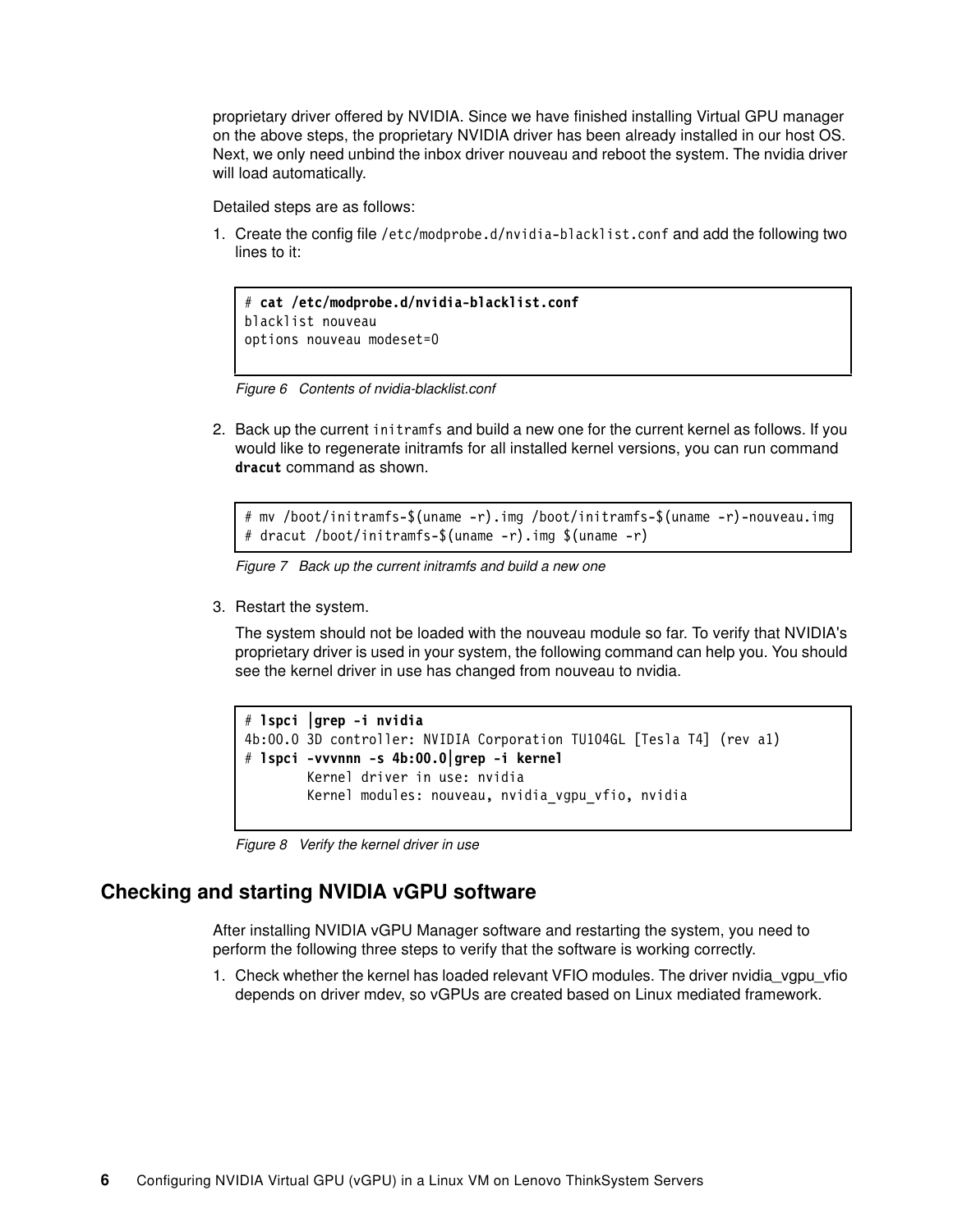```
# lsmod |grep -i vfio
nvidia vgpu vfio 57344 0
vfio mdev 16384 0
mdev 20480 2 vfio_mdev,nvidia_vgpu_vfio
vfio iommu type1 36864 0
vfio 36864 3 vfiomdev,nvidia vgpu vfio,vfio iommu type1
#
```
*Figure 9 Check the kernel for VFIO modules*

2. Check if nvidia-vgpu-mgr.service is running in the host OS by issuing the following systemctl command. -- nvidia-vgpu-mgr.service is a daemon that provides an interface for vGPU configuration. If it works, you will see active (running) in the output of command as shown below.

#### # **systemctl status nvidia-vgpu-mgr**

```
nvidia-vgpu-mgr.service - NVIDIA vGPU Manager Daemon
   Loaded: loaded (/usr/lib/systemd/system/nvidia-vgpu-mgr.service; enabled; vendor preset:
disabled)
    Active: active (running) since Tue 2022-03-15 10:06:13 EDT; 1h 38min ago
   Process: 3802 ExecStart=/usr/bin/nvidia-vgpu-mgr (code=exited, status=0/SUCCESS)
  Main PID: 3807 (nvidia-vgpu-mgr)
     Tasks: 1 (limit: 201560)
    Memory: 416.0K
    CGroup: /system.slice/nvidia-vgpu-mgr.service
            ••3807 /usr/bin/nvidia-vgpu-mgr
Mar 15 10:06:13 vGPUHost systemd[1]: Starting NVIDIA vGPU Manager Daemon...
Mar 15 10:06:13 vGPUHost systemd[1]: Started NVIDIA vGPU Manager Daemon.
Mar 15 10:06:14 vGPUHost nvidia-vgpu-mgr[3807]: notice: vmiop_env_log: nvidia-vgpu-mgr daemon 
started
#
```
*Figure 10 Output of the command systemctl status nvidia-vgpu-mgr*

3. Check if the NVIDIA driver can successfully communicate with the NVIDIA physical GPUs in your system by running command **nvidia-smi** as shown in [Figure 11 on page 8.](#page-7-1) The command should produce a listing of GPUs in your system. In our example, the output lists a Tesla T4 on our platform and its bus id is "4b:00.0".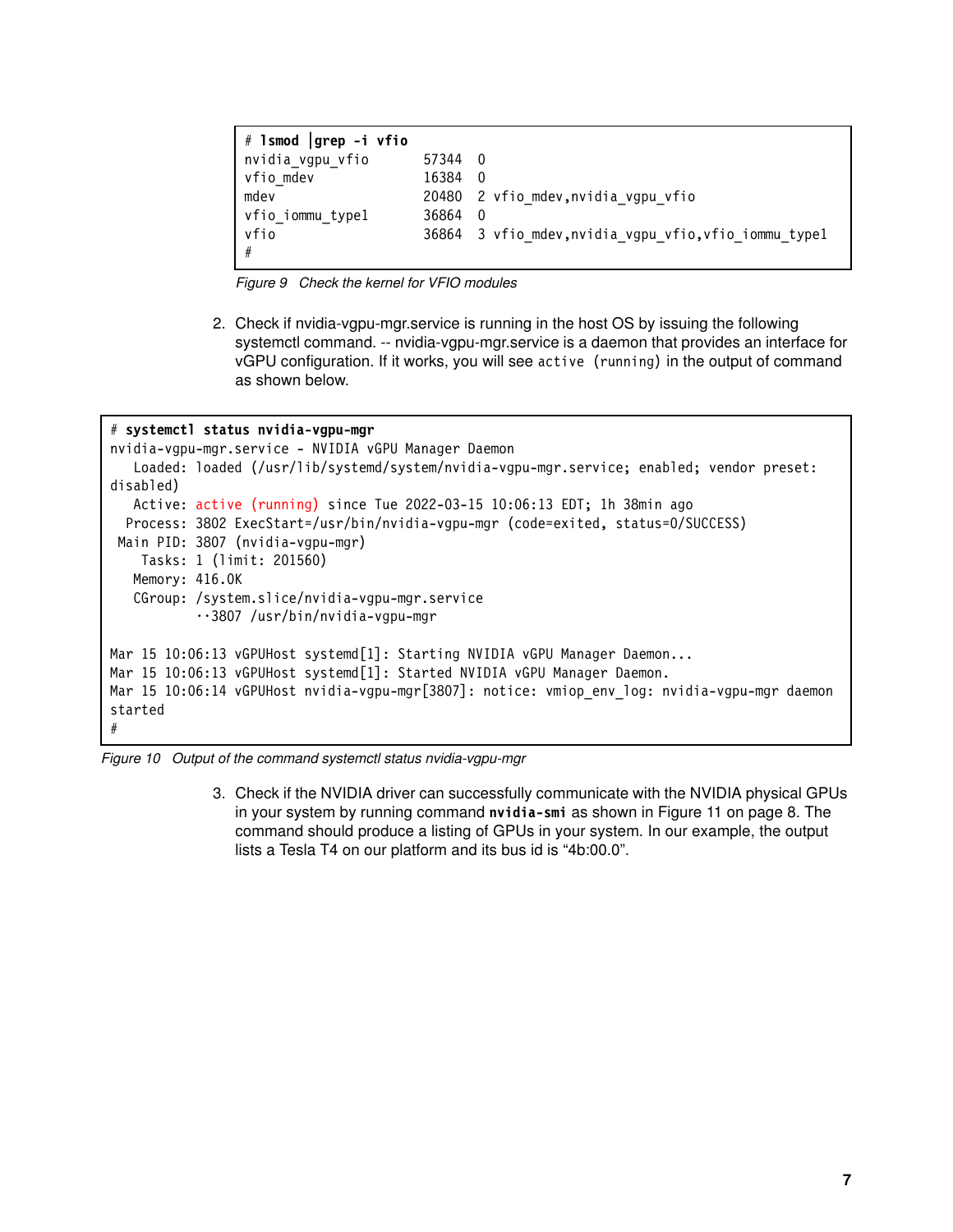| [root@vGPUHost nvidia]# nvidia-smi                                                                                                                                                                                                                                                                             |                            |
|----------------------------------------------------------------------------------------------------------------------------------------------------------------------------------------------------------------------------------------------------------------------------------------------------------------|----------------------------|
| Tue Mar 15 12:19:58 2022                                                                                                                                                                                                                                                                                       |                            |
|                                                                                                                                                                                                                                                                                                                |                            |
| NVIDIA-SMI 510.47.03 Driver Version: 510.47.03 CUDA Version: N/A                                                                                                                                                                                                                                               |                            |
| Persistence-M  Bus-Id Disp.A   Volatile Uncorr. ECC<br>GPU<br>Name<br>Temp Perf Pwr:Usage/Capl<br>Memory-Usage   GPU-Util Compute M.<br>Fan                                                                                                                                                                    | MIG M.                     |
| Tesla T4<br>00000000:4B:00.0 off<br><b>Solution</b> is a set on the set of the set of the set of the set of the set of the set of the set of the set of the set of the set of the set of the set of the set of the set of the set of the set of the set of the set of t<br>$\Omega$<br>82МіВ / 15360МіВ<br>N/A | 0%<br>Default<br>N/A       |
|                                                                                                                                                                                                                                                                                                                |                            |
| Processes:<br>PID<br>GPU GI<br>CL<br>Type Process name<br>ΙD<br>ΙD                                                                                                                                                                                                                                             | <b>GPU Memory</b><br>Usage |
| No running processes found                                                                                                                                                                                                                                                                                     |                            |
| [root@vGPUHost nvidia]#                                                                                                                                                                                                                                                                                        |                            |

<span id="page-7-1"></span>*Figure 11 Output from the nvidia-smi command*

## <span id="page-7-0"></span>**Create NVIDIA vGPUs**

After successfully setting up vGPU as described in the above section, you can create a vGPU on your host OS. The following steps are based on a Linux with KVM hypervisor.

#### <span id="page-7-2"></span>**Get the mdev\_supported\_types for your physical GPU device**

After unbinding NVIDIA inbox driver and attaching NVIDIA dedicated driver described in ["Unbinding inbox driver nouveau on host OS" on page 5](#page-4-0), load the mdev driver, create a mdev\_bus on the host OS and attach the physical GPU on the mdev\_bus. The sysfs interface in Linux OS exposes the attributes of the devices. The attribute named mdev supported types that we want to get is also shown in sysfs. Command virsh **nodedev-dumpxml** can assemble sysfs information for GPU device. For instance, see the following examples.

1. Get the parameter for your configuration by using the following command. The output of the command (pci 0000 4b 00 0 in our example) is the PCI domain bus slot and function that is used in the libvirt-compatible identifier.

```
# virsh nodedev-list --cap mdev_types
pci_0000_4b_00_0
```
*Figure 12 Determining the PCI bus number*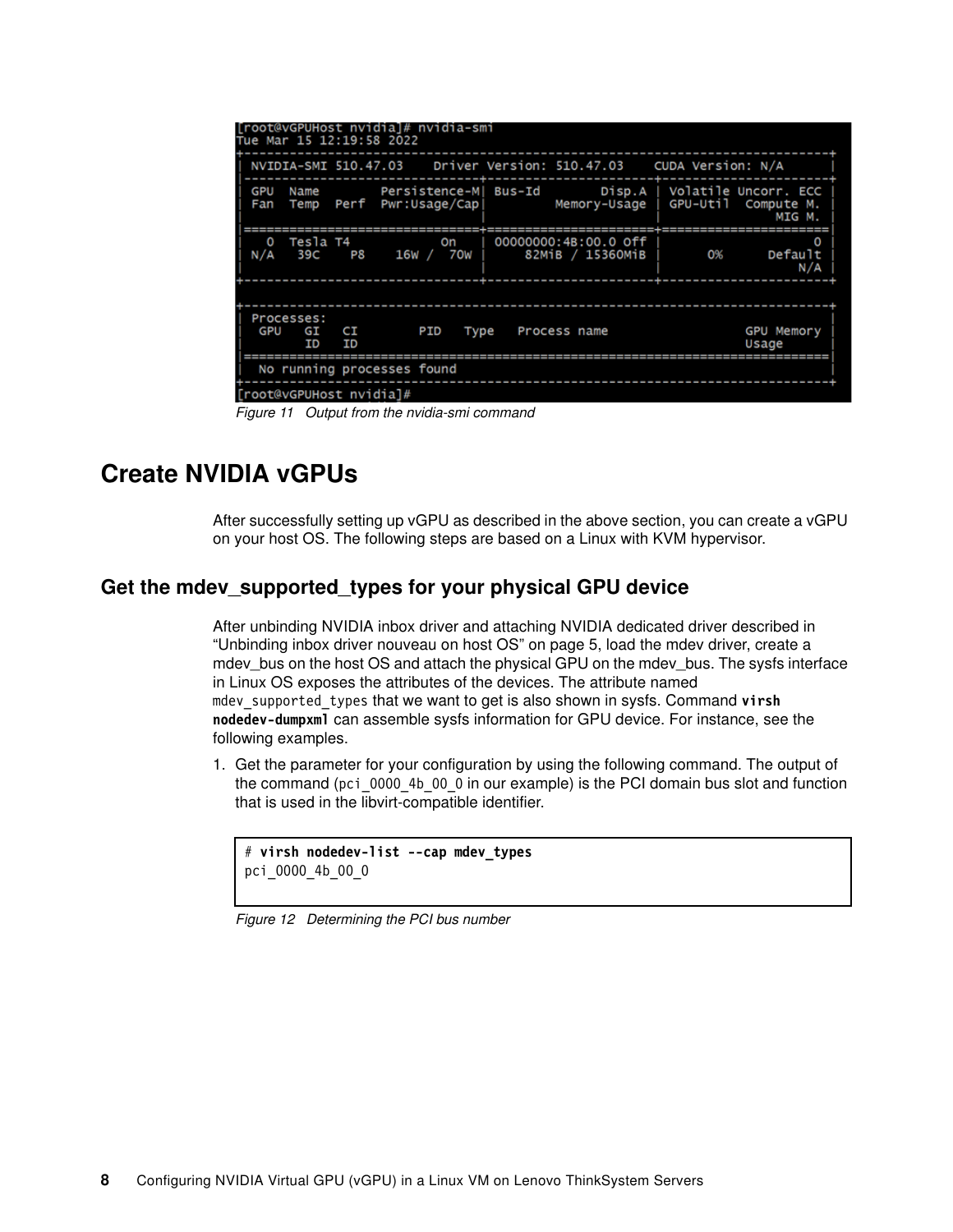2. Use the following command to show the physical GPU attributes on your host OS, using the value you obtained in the previous step as the parameter.

```
# virsh nodedev-dumpxml pci_0000_4b_00_0
<device>
  <name>pci 0000 4b 00 0</name> <path>/sys/devices/pci0000:4a/0000:4a:02.0/0000:4b:00.0</path>
   <parent>pci_0000_4a_02_0</parent>
   <driver>
     <name>nvidia</name>
   </driver>
   <capability type='pci'>
     <class>0x030200</class>
     <domain>0</domain>
     <bus>75</bus>
     <slot>0</slot>
     <function>0</function>
     <product id='0x1eb8'>TU104GL [Tesla T4]</product>
     <vendor id='0x10de'>NVIDIA Corporation</vendor>
     <capability type='virt_functions' maxCount='16'/>
     <capability type='mdev_types'>
      <type id='nvidia-223\overline{b} <name>GRID T4-2B</name>
         <deviceAPI>vfio-pci</deviceAPI>
         <availableInstances>8</availableInstances>
       </type>
       <type id='nvidia-231'>
         <name>GRID T4-2Q</name>
         <deviceAPI>vfio-pci</deviceAPI>
         <availableInstances>8</availableInstances>
       </type>
       <type id='nvidia-228'>
         <name>GRID T4-8A</name>
         <deviceAPI>vfio-pci</deviceAPI>
         <availableInstances>2</availableInstances>
       </type>
   …
       <type id='nvidia-233'>
         <name>GRID T4-8Q</name>
         <deviceAPI>vfio-pci</deviceAPI>
         <availableInstances>2</availableInstances>
       </type>
     </capability>
    \leqnuma node='0'/\geq <pci-express>
 <link validity='cap' port='0' speed='8' width='16'/>
 <link validity='sta' speed='2.5' width='16'/>
     </pci-express>
   </capability>
</device>
```
<span id="page-8-0"></span>*Figure 13 Output of the virsh nodedev-dumpxml command*

If your system has two or more GPUs that support vGPU, the command above **virsh** command will display more strings. To identify which physical GPU to create a vGPU on, the following **lspci** command can help you.

```
# lspci -D |grep -i nvidia
0000:4b:00.0 3D controller: NVIDIA Corporation TU104GL [Tesla T4] (rev a1)
```
*Figure 14 Using lspci to determine the correct GPU to use*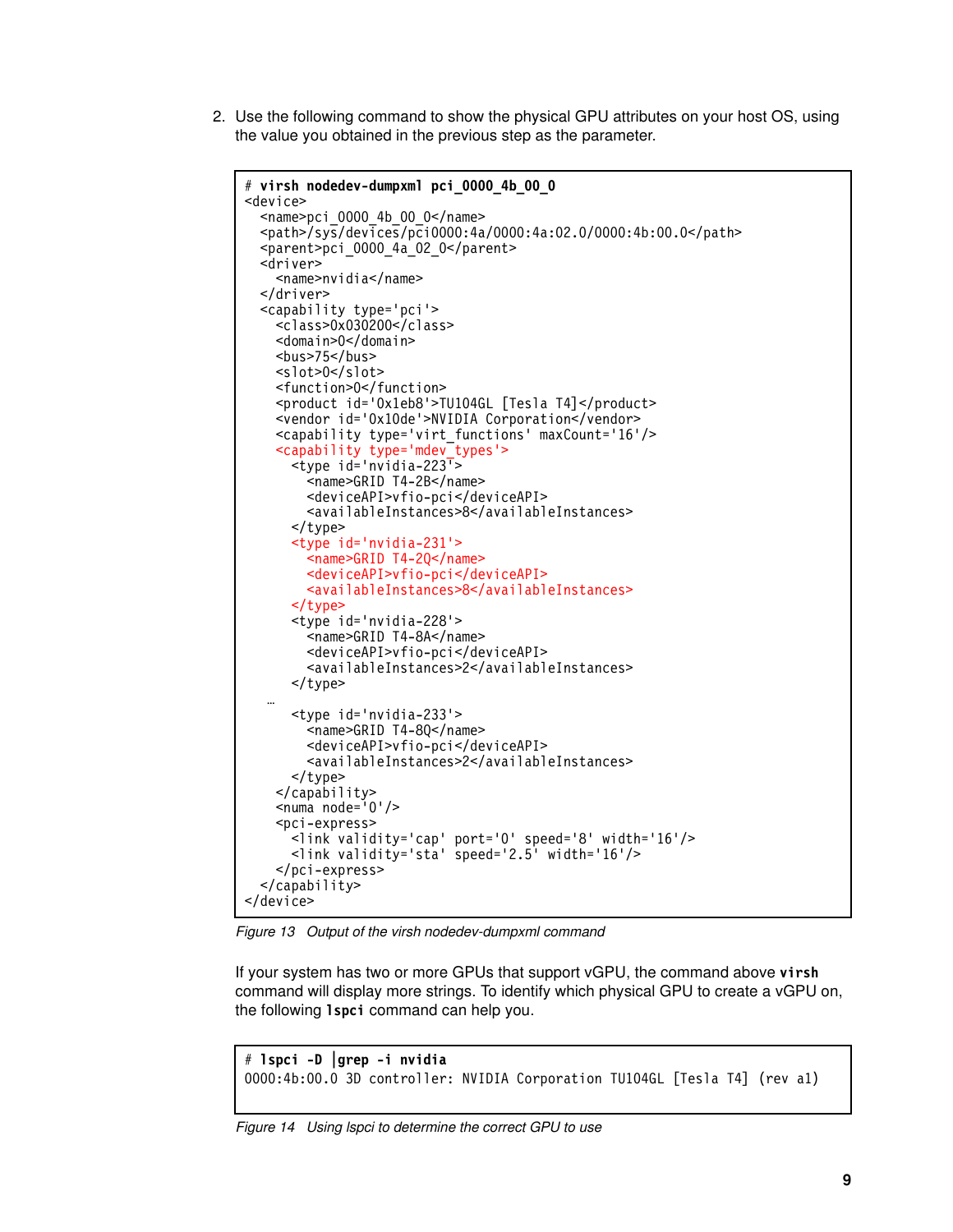From each line output, we can find GPU name and the corresponding PCI bus number. In the above output, we only have NVIDIA GPU on the platform, so there is only one line of output. The example shows the GPU named NVIDIA Tesla T4 and 0000:4b:00.0 means domain, bus, slot and function. There is a direct relationship between 0000:4b:00.0 and pci\_0000\_4b\_00\_0. The value pci\_0000\_4b\_00\_0 is libvirt-compatible identifier that only replaces characters : (colon) and . (period) characters with underscores in 0000:4b:00.0.

3. Review the output of the command, [Figure 13 on page 9,](#page-8-0) in particular the contents of the following section:

```
<capability type='mdev_types'>
```
One of the subsections, shown in red in [Figure 13 on page 9](#page-8-0) is as follows:

```
<type id='nvidia-231'>
   <name>GRID T4-2Q</name>
   <deviceAPI>vfio-pci</deviceAPI>
   <availableInstances>8</availableInstances>
```
</type>

The parameters are as follows:

- The type ID is nvidia-231, which is one of the mdev\_supported\_types of the physical GPU. We use this value in the next steps.
- The name is GRID T4-2Q. The Q in the name indicates this is a Q-series GPU.

64-bit Linux guest VMs are only supported using Q-series, C-series and B-series NVIDIA vGPU types, A-series NVIDIA vGPU types are not supported.

Windows guest VMs are supported only using Q-series, B-series, and A-series NVIDIA vGPU types. C-series NVIDIA vGPU types are not supported.

We choose GRID T4-2Q because it's a Q-series type that will be assigned to a Linux guest VM.

4. Generate an universal unique identifier (UUID) with correct format for vGPU.

```
# uuidgen
e31d555b-9367-432d-87b3-482331bbd1f2
#
```
*Figure 15 Generate a UUID*

5. Write the UUID that you obtained in the previous step to the create file in the Linux sysfs directory for the vGPU type that you want to create.

```
# echo e31d555b-9367-432d-87b3-482331bbd1f2 > 
/sys/class/mdev_bus/0000\:4b\:00.0/mdev_supported_types/nvidia-231/create
#
```
*Figure 16 Contents of the create file*

6. Confirm mdev device file was created for the vGPU. The mdev device file for the vGPU is added to the parent physical device directory. The vGPU is identified by its UUID, and the /sys/bus/mdev/devices/ directory contains a symbolic link to the mdev device file. See the following display, two vGPUs are created on the system.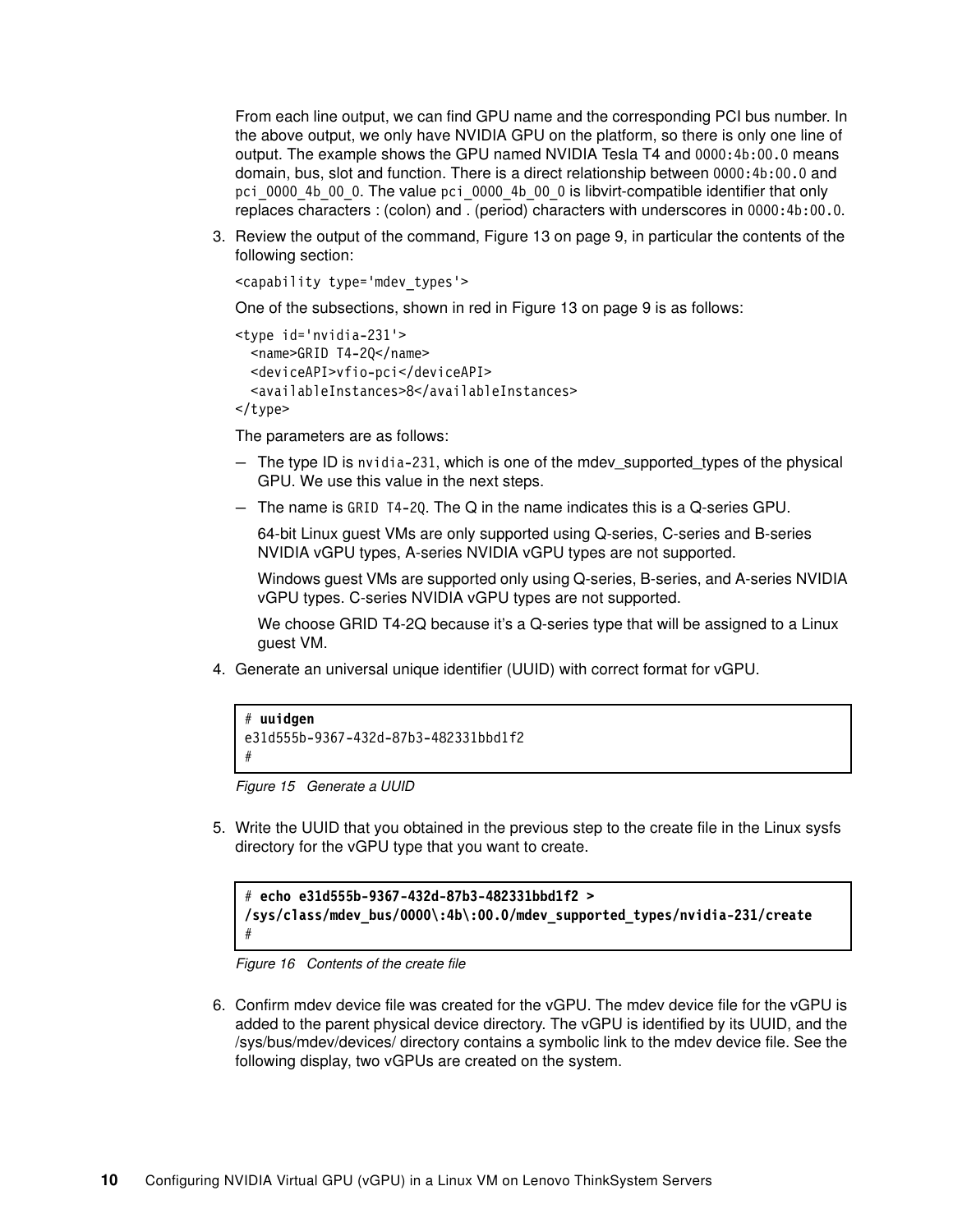```
# ll /sys/bus/mdev/devices/
total 0
lrwxrwxrwx. 1 root root 0 Mar 17 12:20 75ced98d-011f-4dc5-a053-3e49f569dd0e -> 
../../../devices/pci0000:4a/0000:4a:02.0/0000:4b:00.0/75ced98d-011f-4dc5-a053-3e49f569dd0e
lrwxrwxrwx. 1 root root 0 Mar 17 12:19 e31d555b-9367-432d-87b3-482331bbd1f2 -> 
../../../devices/pci0000:4a/0000:4a:02.0/0000:4b:00.0/e31d555b-9367-432d-87b3-482331bbd1f2
```
*Figure 17 Listing the mdev devices*

Alternatively, run command **virsh nodedev-list --cap mdev** to check the vGPU created on your host OS.

```
# virsh nodedev-list --cap mdev
mdev_75ced98d-011f-4dc5-a053-3e49f569dd0e
mdev_e31d555b-9367-432d-87b3-482331bbd1f2
```
*Figure 18 Listing the mdev devices using virsh*

Now we have a vGPU device identified by a UUID, which can be assigned to a guest VM. If desired, you can create multiple vGPUs on your system by following the above steps and add multiple vGPUs to a single VM. NVIDIA vGPU software supports up to 16 vGPUs per VM on Red Hat Enterprise Linux with KVM.

The next section will guide you on how to assign the vGPU to a gust OS.

#### **Assign one or more vGPUs to a KVM based VM**

The KVM hypervisor version and NVIDIA vGPUs support the assignment of multiple vGPUs to a single VM, so you can add multiple vGPUs to a single VM to support computing or graphics intensive applications and workloads. To see which KVM versions and vGPUs support this feature, see the sections "Linux Guest OS support" and "Multiple vGPU Support":

[https://docs.nvidia.com/grid/latest/grid-vgpu-release-notes-red-hat-el-kvm/index.h](https://docs.nvidia.com/grid/latest/grid-vgpu-release-notes-red-hat-el-kvm/index.html) [tml](https://docs.nvidia.com/grid/latest/grid-vgpu-release-notes-red-hat-el-kvm/index.html)

If the guest OS is Red Hat Enterprise Linux 8.5, the host OS needs to be RHEL 8.5, 8.4 or 8.2. And on NVIDIA Tesla T4 GPU, only T4-16Q and T4-16C vGPU types have multiple vGPU support to be added to a single VM.

For adding vGPUs to VM, make sure the following prerequisites are met:

- 1. Guest OS version you've installed on your system based on KVM hypervisor must be in line with the specified host OS NVIDIA. Please refer to the above NVIDIA web page for which Guest OS version you will install.
- 2. The Guest OS which you want to add to the vGPUs is shut down. Use the command **virsh list --all** checking the status of all domains and command **virsh start/shutdown <domain name>** to start/shutdown a domain.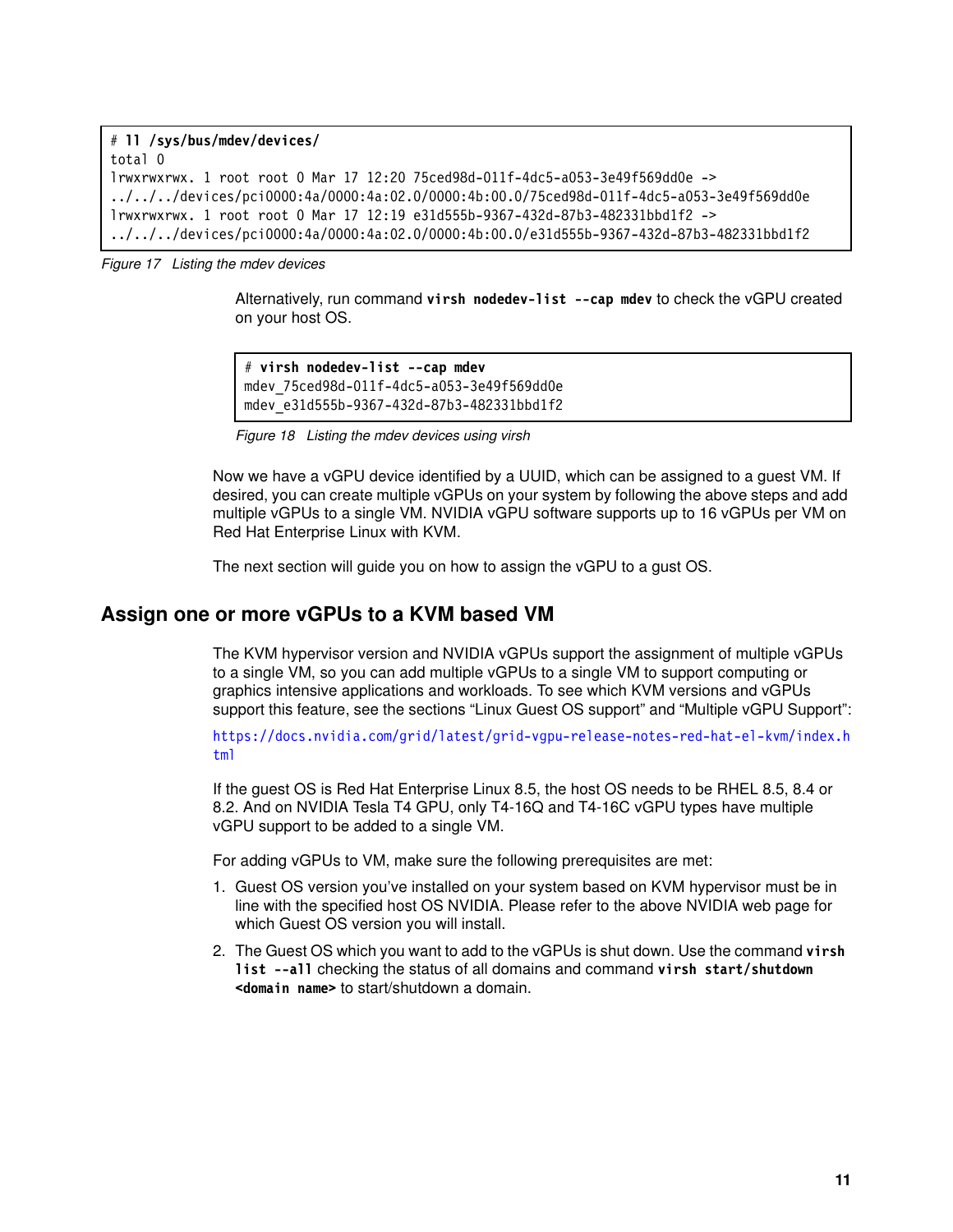```
# virsh list --all
 Id Name State
          --------------------------
       - rhel8.5 shut off
#
```
<span id="page-11-0"></span>*Figure 19 List the state of running guest OSes*

3. Follow the steps in "Get the mdev supported types for your physical GPU device" on [page 8](#page-7-2) to create one or more vGPUs on your system.

#### **Add vGPUs to VM by using virsh**

In order to attach vGPU to a guest OS, follow the virsh instructions below.

- 1. Run command **vrish edit <domain\_name>** to edit the domain XML configuration file. You can obtain the domain name from the command **virsh list-all** as shown in [Figure 19.](#page-11-0) The column name shows the domain name of your Guest OS.
- 2. Add the appropriate device XML entry to the <devices> sections in the XML configurations of guests that you want to get the vGPU resources. Add the following line in the form of an address element inside the source element. Use the UUID value generated by the **uuidgen** command in the previous step. Each UUID can only be assigned to one guest at a time.

```
# virsh edit rhel8.5
    <hostdev mode='subsystem' type='mdev' model='vfio-pci' >
       <source>
         <address uuid='e31d555b-9367-432d-87b3-482331bbd1f2'/>
       </source>
     </hostdev>
```


Below is an example of adding two vGPUs with the UUIDs. It just adds another section that is same as the first one, but you need to following NVIDIA spec to make sure that your vGPU type is supported to be added to a single VM.

```
# virsh edit rhel8.5
     <hostdev mode='subsystem' type='mdev' model='vfio-pci' >
       <source>
         <address uuid='e31d555b-9367-432d-87b3-482331bbd1f2'/>
       </source>
</hostdev>
<hostdev mode='subsystem' type='mdev' model='vfio-pci' >
       <source>
         <address uuid='f8399521-e20b-4f44-b14f-4af09d594244'/>
       </source>
</hostdev>
```
*Figure 21 Adding two vGPUs*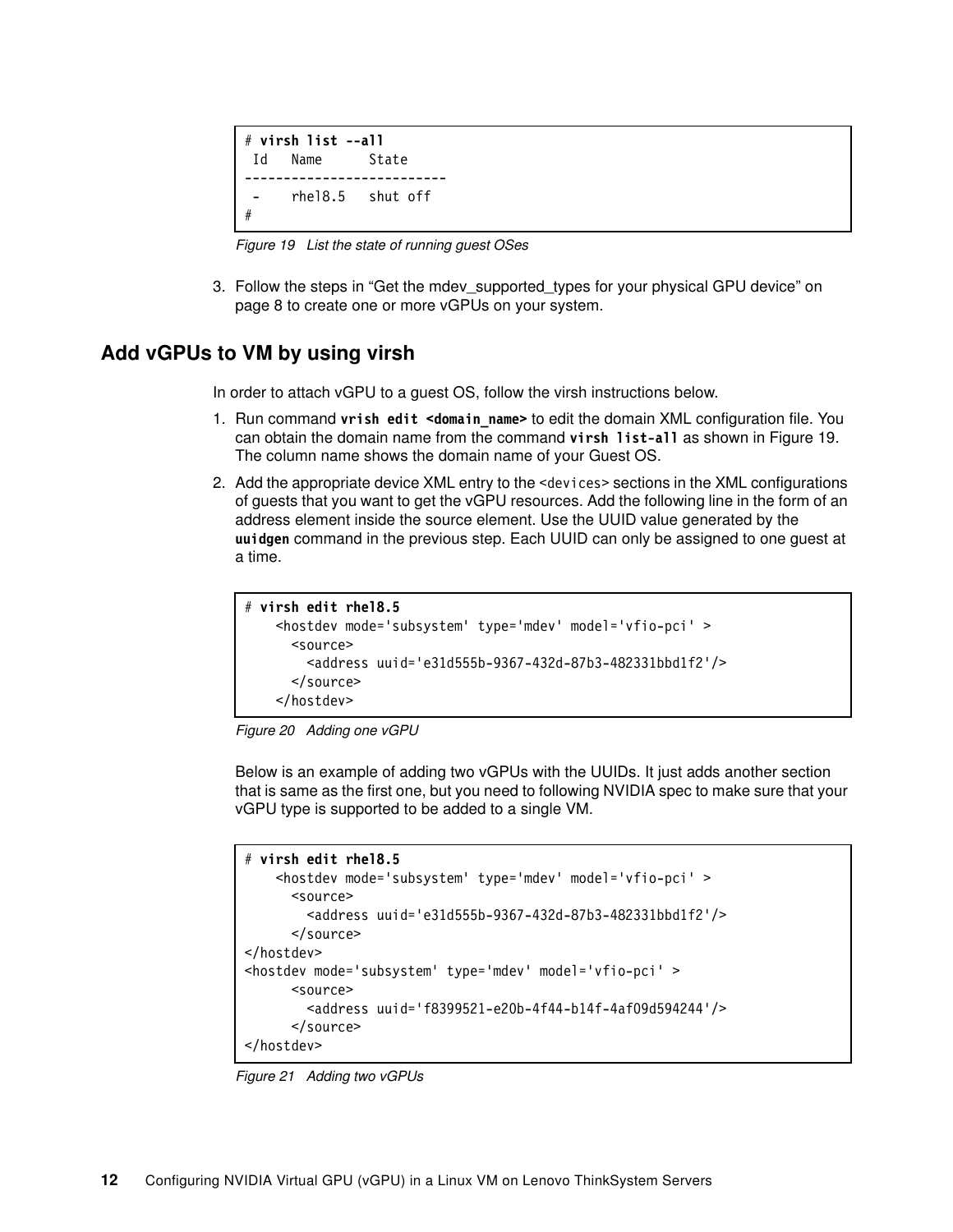3. Run command **virsh start <domain\_name>** to start your Guest OS.

After the Guest OS boots up successfully, you can log in with your root account and check a NVIDIA GPU on your Gust OS by command **lspci -vvvnnn|grep -i nvidia -A 15**, as listed below.

```
# lspci -vvvnnn|grep -i nvidia -A 15
07:00.0 VGA compatible controller [0300]: NVIDIA Corporation TU104GL [Tesla T4] [10de:1eb8] 
(rev a1) (prog-if 00 [VGA controller])
        Subsystem: NVIDIA Corporation Device [10de:130d]
         Physical Slot: 0-6
         Control: I/O+ Mem+ BusMaster- SpecCycle- MemWINV- VGASnoop- ParErr- Stepping- SERR+ 
FastB2B- DisINTx-
         Status: Cap+ 66MHz- UDF- FastB2B- ParErr- DEVSEL=fast >TAbort- <TAbort- <MAbort- 
>SERR- <PERR- INTx-
         Interrupt: pin A routed to IRQ 22
         Region 0: Memory at fa000000 (32-bit, non-prefetchable) [size=16M]
         Region 1: Memory at d0000000 (64-bit, prefetchable) [size=256M]
         Region 3: Memory at f8000000 (64-bit, non-prefetchable) [size=32M]
         Capabilities: [d0] Vendor Specific Information: Len=1b <?>
         Capabilities: [68] MSI: Enable- Count=1/1 Maskable- 64bit+
                 Address: 0000000000000000 Data: 0000
         Kernel modules: nouveau
```
*Figure 22 Output from lspci command*

4. Check the physical GPU on your host OS by command **nvidia-smi** to see if there are some processes running on it. Refer to [Figure 23](#page-12-1) and compare it with the previous **nvidia-smi** output shown in [Figure 11 on page 8](#page-7-1). The bottom of the image shows a process is running now, that is, the vGPU we have added to the Guest OS.

| [root@vGPUHost nvidia]# nvidia-smi<br>Thu Mar 17 16:43:39 2022 |                        |          |                                                                                                                                                                                                                                     |         |                                |              |                      |                                                                  |                                                                                                             |  |
|----------------------------------------------------------------|------------------------|----------|-------------------------------------------------------------------------------------------------------------------------------------------------------------------------------------------------------------------------------------|---------|--------------------------------|--------------|----------------------|------------------------------------------------------------------|-------------------------------------------------------------------------------------------------------------|--|
|                                                                |                        |          |                                                                                                                                                                                                                                     |         |                                |              |                      | NVIDIA-SMI 510.47.03 Driver Version: 510.47.03 CUDA Version: N/A |                                                                                                             |  |
| GPU<br>Fan                                                     | Name                   |          | Temp Perf Pwr:Usage/Capl                                                                                                                                                                                                            |         |                                |              |                      |                                                                  | Persistence-M  Bus-Id         Disp.A   Volatile Uncorr. ECC<br>Memory-Usage   GPU-Util Compute M.<br>MIG M. |  |
| $\Omega$<br>N/A                                                | Tesla T4<br>39C P8     |          | <b>Solution</b> is a set of the set of the set of the set of the set of the set of the set of the set of the set of the set of the set of the set of the set of the set of the set of the set of the set of the set of the set of t |         | 16W / 70W   1970MiB / 15360MiB |              | 00000000:4B:00.0 off | 0%                                                               | o<br>Default<br>N/A                                                                                         |  |
|                                                                |                        |          |                                                                                                                                                                                                                                     |         |                                |              |                      |                                                                  |                                                                                                             |  |
| GPU                                                            | Processes:<br>GI<br>ΙD | CI<br>ΙD | PID                                                                                                                                                                                                                                 | Type    |                                | Process name |                      |                                                                  | <b>GPU Memory</b><br>Usage                                                                                  |  |
| O                                                              | N/A N/A                |          | 9961                                                                                                                                                                                                                                | $C + G$ | vgpu                           |              |                      |                                                                  | 1888M1B                                                                                                     |  |
| $Tr\left(\frac{1}{2}a\right)$                                  |                        |          |                                                                                                                                                                                                                                     |         |                                |              |                      |                                                                  |                                                                                                             |  |

<span id="page-12-1"></span>*Figure 23 Output from nvidia-smi showing running vGPUs*

## <span id="page-12-0"></span>**Installing the vGPU driver on the Linux guest OS**

Through above preparations, now we have a vGPU on the guest OS. Guest OS can use NVIDIA vGPUs in the same manner as a physical GPU. Processes are running on a vGPU, the vGPU makes use of the physical GPU's engines, including the graphics (3D), video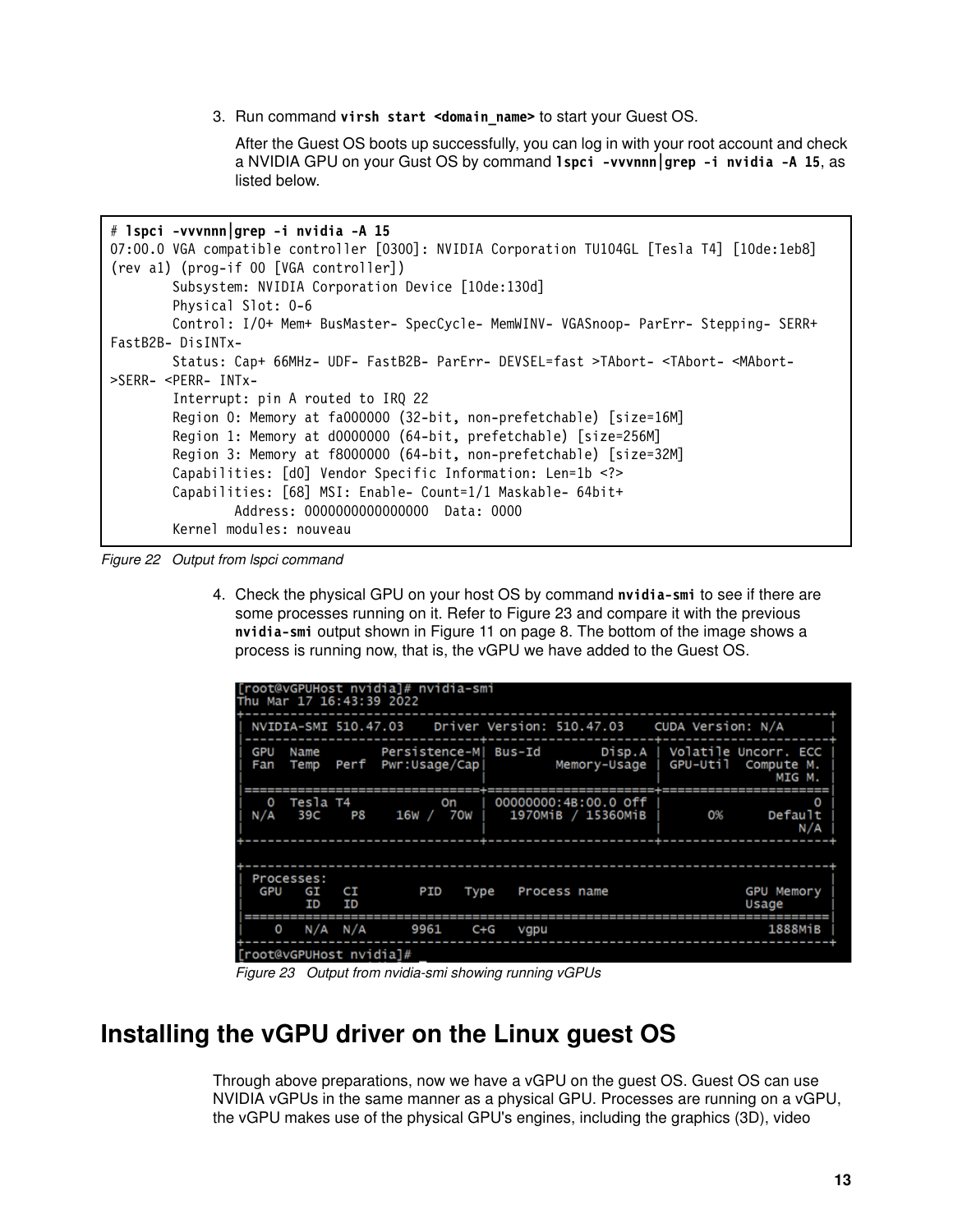decode/encode engine etc. To achieve this function, an NVIDIA driver should be loaded in the guest OS to provide direct access to the GPU for performance.

The following steps describe how to install the NVIDIA vGPU driver in a Linux Guest OS. If there are related errors, the NVIDIA vGPU software graphics driver for Linux needs to be installed.

Complete the following prerequisites before beginning:

- 1. Compiler toolchain
- 2. Kernel headers
- 3. If Dynamic Kernel Module Support (DKMS) is enabled, ensure that the dkms package is installed.
- 4. If the screen shows that you are in X server mode when installing the vGPU driver, use command **init 3** to exit the X server by transitioning to runlevel 3.

The steps to install the vGPU driver are as follows:

- 1. Copy the NVIDIA vGPU software Linux driver package you've download from NVIDIA to Guest OS as described in ["Download NVIDIA GPU driver for your device" on page 4.](#page-3-1) The driver we want to use is nvidia-linux-grid-510-510.47.03-1.x86\_64.rpm.
- 2. Use rpm tool to install this rpm package and its dependent packages, as listed below.



*Figure 24 Installing the driver*

3. Restart the guest OS. The system should not be loaded with the nouveau module so far. The following command confirms if the NVIDIA's proprietary driver is used in the system. You should see the line kernel driver in use is changed from nouveau to nvidia.

```
# lspci |grep -i nvidia
07:00.0 VGA compatible controller: NVIDIA Corporation TU104GL [Tesla T4] 
(rev a1)
# lspci -vvvnnn -s 07lspci:00.0|grep -i kernel 
         Kernel driver in use: nvidia
         Kernel modules: nouveau, nvidia_drm, nvidia
```
*Figure 25 Confirming the NVIDIA driver is operational*

If the vGPU driver is not in a rpm format, then usually the format is a POSIX shell script executable, for example NVIDIA-Linux-x86\_64-510.47.03-grid.run. In this situation, perform the following steps instead the above. These steps are the same as the NVIDIA vGPU manger software installation.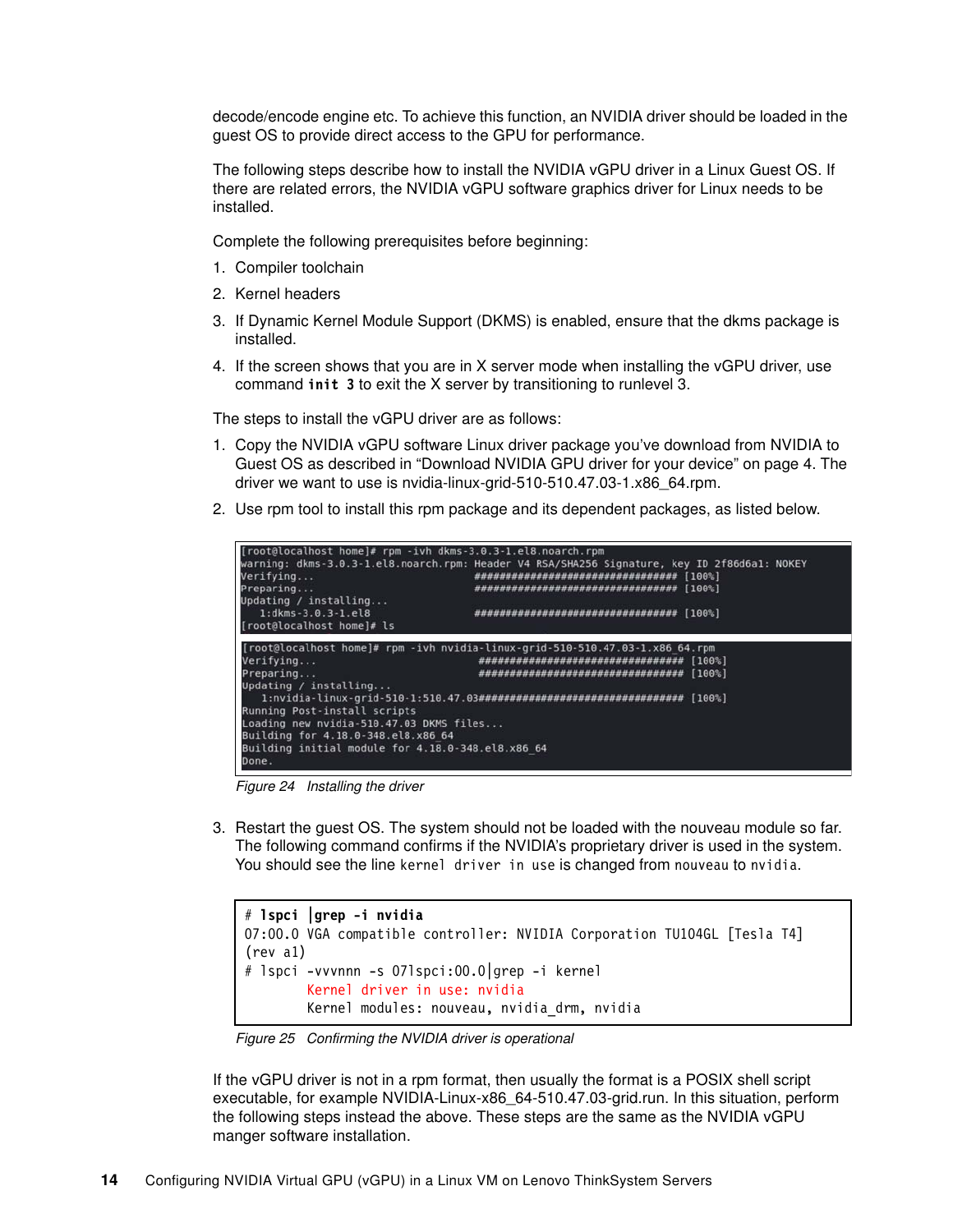1. Run the following commands to install the vGPU driver of NVIDIA. The driver cannot be installed if the X server is running on the system, so ensure that the system starts in text mode (runlevel 3). Ensure that this driver is saved on the local disk of the target system. Installing from an external device, such as a flash drive, will cause known issues such as an installation failure.

# init 3 # sh nvidia\_filename.run

*Figure 26 Install the vGPU driver*

2. Create a config file with any name and the name's suffix is .conf in the directory /etc/modprobe.d/, such as creating /etc/modprobe.d/nvidia-blacklist.conf file and adding the following two lines to it, so the content of the file is the following:

```
# cat /etc/modprobe.d/nvidia-blacklist.conf 
blacklist nouveau
options nouveau modeset=0
```
*Figure 27 Contents of /etc/modprobe.d/nvidia-blacklist.conf*

3. Back up the current initramfs and build a new one for the current kernel as follows. If you would like to regenerate initramfs for all installed kernel versions, you can run command **dracut --regenerated-all --force**.

# mv /boot/initramfs-\$(uname -r).img /boot/initramfs-\$(uname -r)-nouveau.img # dracut /boot/initramfs-\$(uname -r).img \$(uname -r)

*Figure 28 Regenerate initramfs*

# <span id="page-14-0"></span>**Deleting a vGPU on Linux with KVM**

For the vGPUs that you want to delete, perform this task in a Linux command shell on the Linux with KVM hypervisor host.

- 1. Before beginning, shut down the Guest OS which the vGPU is assigned in by command **virsh shutdown <domain\_name>**, for example, the domain\_name is rhel8.5, execute **virsh shutdown rhel8.5** to shut down the Guest OS.
- 2. Get the domain, bus, slot, and function of the GPU where the vGPU that you want to delete resides in, such as 0000:4b:00.0 on this example.
- 3. Show all the vGPU devices on you physical GPU which you get in step 2 using the following command and record the one you want to remove from you physical GPU, for example device e31d555b-9367-432d-87b3-482331bbd1f2.

```
# ls /sys/class/mdev_bus/0000\:4b\:00.0/ | grep -E 
"[[:xdigit:]]{8}(-[[:xdigit:]]{4}){3}(-[[:xdigit:]]{12})"
e31d555b-9367-432d-87b3-482331bbd1f2
f8399521-e20b-4f44-b14f-4af09d594244
```
*Figure 29 List vGPU devices*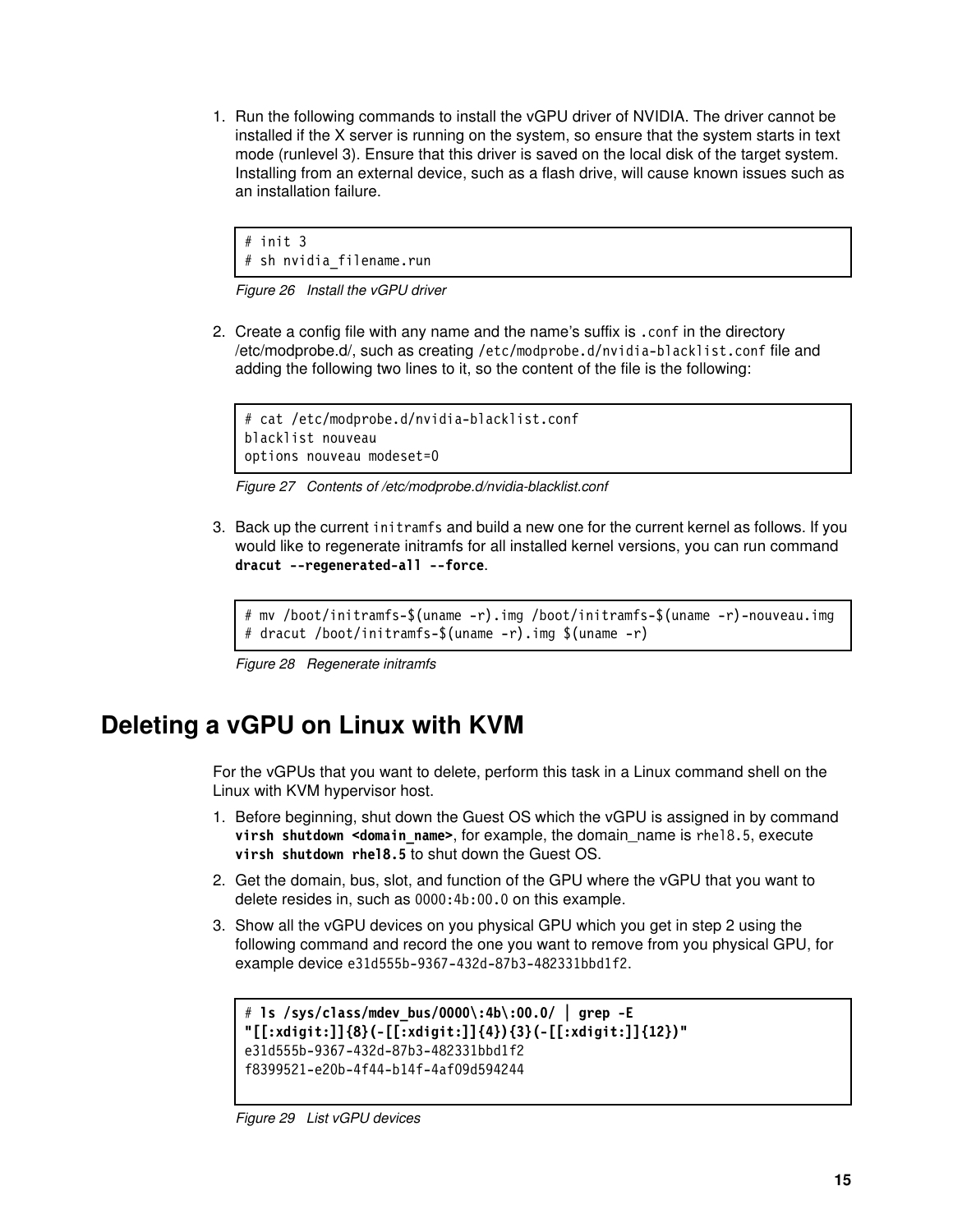4. Write the value 1 to the remove file in directory e31d555b-9367-432d-87b3-482331bbd1f2 as follows:

# **echo 1 > /sys/class/mdev\_bus/0000\:4b\:00.0/e31d555b-9367-432d-87b3-482331bbd1f2** /remove

*Figure 30 Removing the vGPU*

# <span id="page-15-0"></span>**Prerequisites for using NVIDIA vGPU on the NVIDIA Ampere architecture**

If you are using GPUs based on the NVIDIA Ampere architecture, the following BIOS settings should be enabled on the server platform:

1. I/O Memory Management Unit (IOMMU), also known as Intel VT-d and AMD-Vi

I/O Memory Management Unit (IOMMU) is a generic name for Intel VT-d and AMD-Vi. Some NVIDA vGPUs are only available on hardware platforms supporting either Intel Virtualization Technology for Directed I/O (VT-d) or AMD I/O Virtualization Technology (AMD-Vi). The Intel VT-d and AMD-Vi help NVIDIA vGPUs directly assign to a VM.

IOMMU must be enabled in the host UEFI, so you should make sure that the IOMMU option is enabled in the host UEFI

2. Single Root I/O Virtualization (SR-IOV).

The NVIDIA vGPU that supports SR-IOV resides on a physical GPU that supports SR-IOV, such as a GPU based on the NVIDIA Ampere architecture. Perform command **nvidia-smi -q |grep -i "vgpu mode"** to check whether the GPU supports SR-IOV. On that type of GPUs, you can create vGPUs based on that SR-IOV devices. The steps are similar to the ones described in ["Create NVIDIA vGPUs" on page 8](#page-7-0), except that the PCI bus number you specify is a virtual function bus number instead of a physical GPU PCI bus number.

#### **IOMMU and SRIOV settings on Intel systems**

VT-d stands for Intel Virtualization Technology for Directed I/O and should not be confused with VT-x Intel Virtualization Technology. VT-x allows one hardware platform to function as multiple "virtual" platforms. However, VT-d improves security and reliability of the systems and improves performance of I/O devices in virtualized environments.

The steps to activate the Intel IOMMU are as follows:

- 1. In System Setup (F1 at boot), enter the UEFI System Configuration and Boot Management for enabling the Intel VT for Directed I/O (VT-d).
- 2. From the BIOS setup menu navigate to **System Settings** → **Devices and I/O ports** → **Intel VT for Directed I/O (VT-d)** to enable the Intel IOMMU and SRIOV as shown [Figure 31](#page-16-0).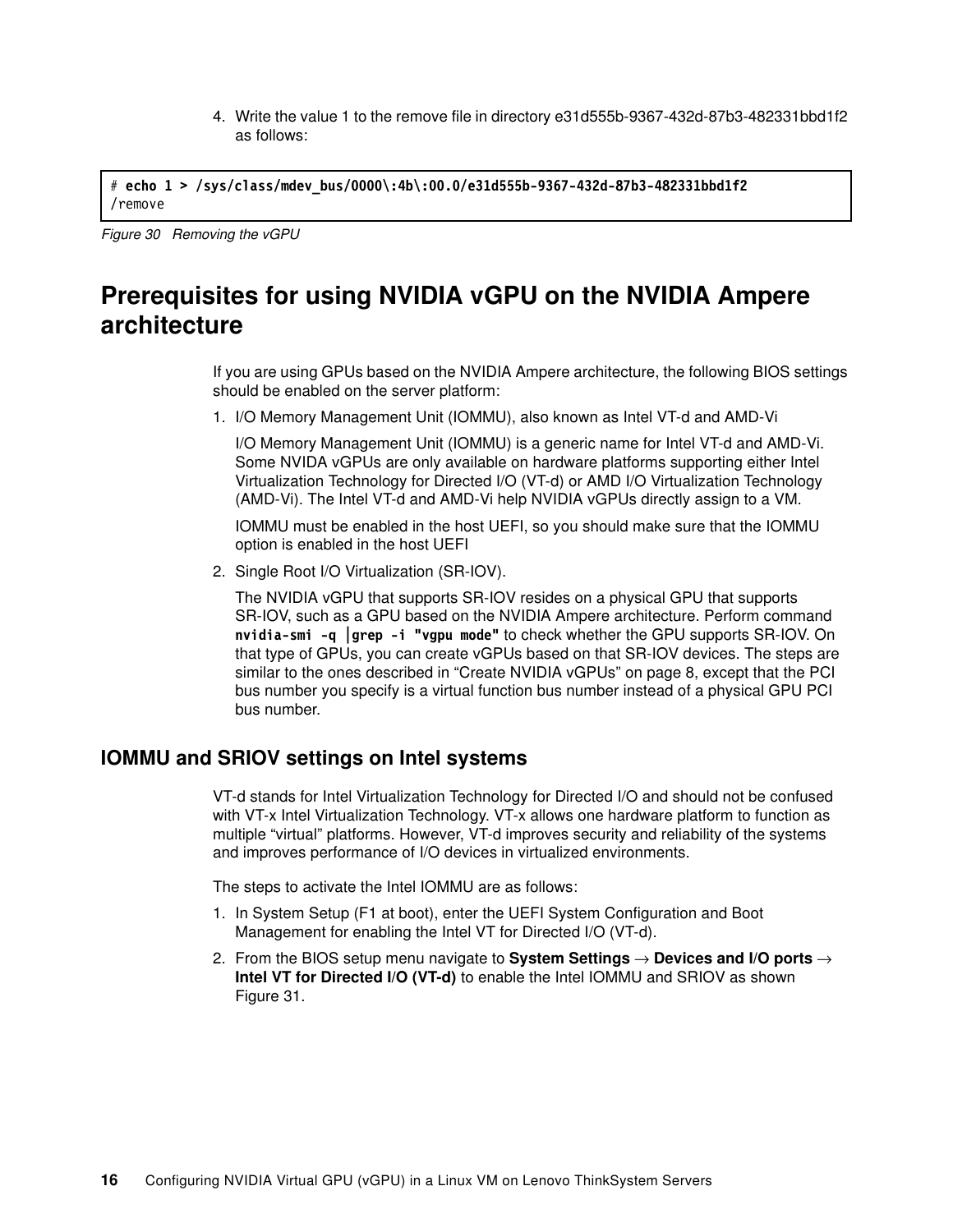

<span id="page-16-0"></span>*Figure 31 Enabling VT-d and SRIOV in System Setup (Intel processors)*

- 3. Save and exit the BIOS setup menu, and then boot to the Linux OS.
- 4. In the OS, ensure that the IOMMU is enabled using the command **dmesg|grep DMAR**. If the output of the commands includes the following string, it means system has enabled VT-d by reporting the I/O device assignment to VMM through DMAR (DMA Remapping) ACPI table:

DMAR: IOMMU enabled

#### **IOMMU and SRIOV settings on AMD systems**

The AMD IOMMU specifications are required to use PCI device assignment in Linux OS. These specifications must be enabled in the BIOS. Some Lenovo systems disable these specifications by default.

The steps to activate the AMD IOMMU are as follows:

- 1. In System Setup (F1 at boot), enter the UEFI System Configuration and Boot Management for enabling the AMD IOMMU.
- 2. From the BIOS setup menu, navigate to **System Settings > Devices and I/O ports > IOMMU** to enable the AMD IOMMU and SRIOV as shown in [Figure 32](#page-17-0).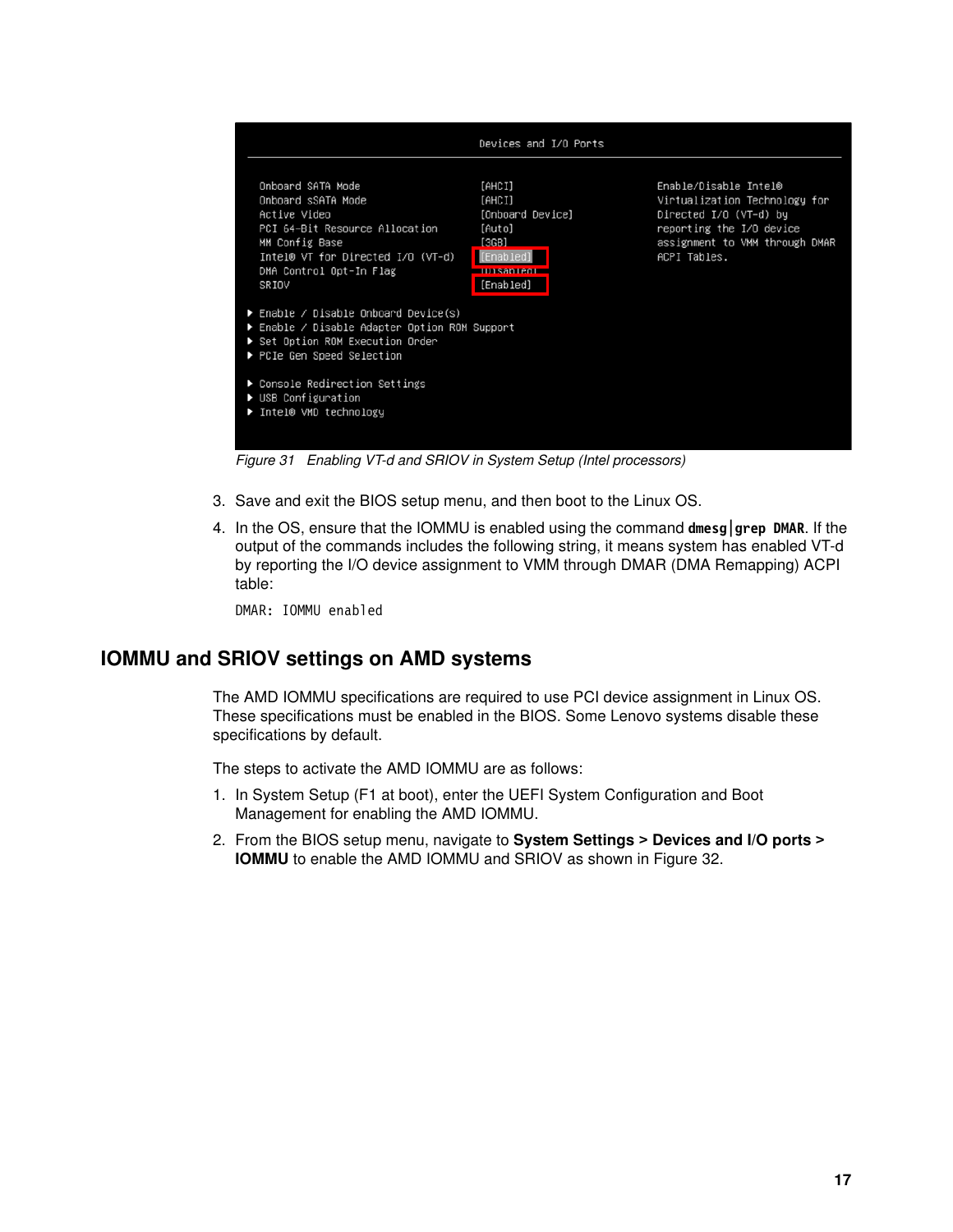

<span id="page-17-0"></span>*Figure 32 Enabling VT-d and SRIOV in System Setup (AMD processors)*

- 3. Save and exit the BIOS setup menu, and then boot to the Linux OS.
- 4. In the OS, ensure that the IOMMU is enabled using the command **dmesg|grep AMD-Vi**. If the output of the commands includes the following string, it means system has enabled AMD IOMMU:

AMD-Vi: Interrupt remapping enabled

#### **Enabling IOMMU host kernel support**

Currently, most released operating systems set IOMMU off by default. To enable the I/O Memory Management Unit (IOMMU) on the host OS, follow these procedures:

1. Edit the host kernel boot command line

For an Intel VT-d system, IOMMU is activated by adding parameter intel\_iommu=on to the kernel command line. For an AMD-Vi system, the option needed is amd\_iommu=on.

To enable this option, edit or add the GRUB\_CMDLINX\_LINUX line to the /etc/default/grub configuration file as follows:

```
# cat /etc/default/grub
GRUB_TIMEOUT=5
GRUB_DISTRIBUTOR="$(sed 's, release .*$,,g' /etc/system-release)"
GRUB_DEFAULT=saved
GRUB_DISABLE_SUBMENU=true
GRUB_TERMINAL_OUTPUT="console"
GRUB_CMDLINE_LINUX="crashkernel=auto resume=/dev/mapper/rhel-swap 
rd.lvm.lv=rhel/root rd.lvm.lv=rhel/swap rhgb quiet intel_iommu=on "
GRUB_DISABLE_RECOVERY="true"
GRUB_ENABLE_BLSCFG=true
#
```
*Figure 33 grup config with intel\_iommu=on added*

For AMD platform, the parameter intel iommu=on should be replaced by amd iommu=on.

2. Regenerate the grub2 config file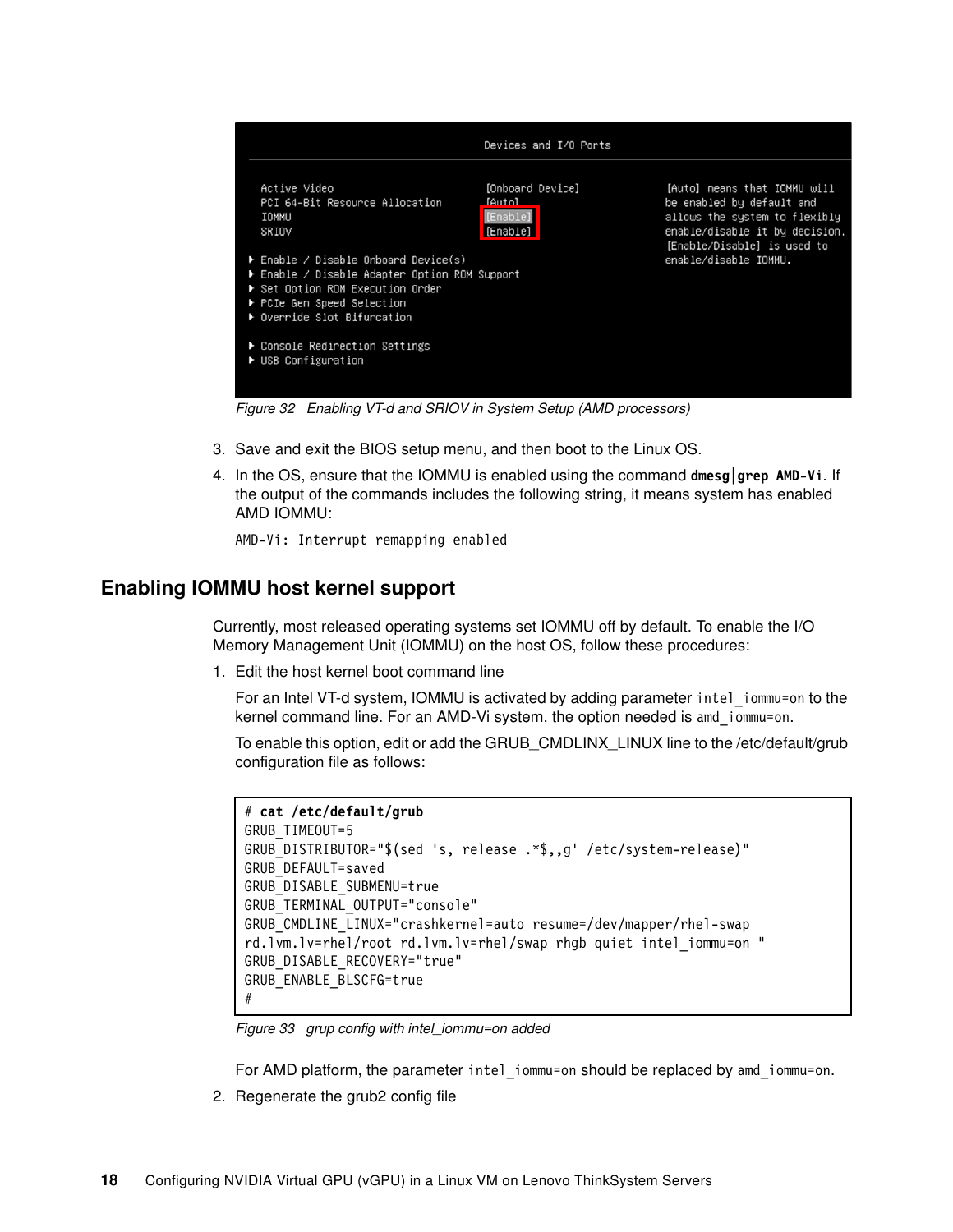To apply changes to the kernel command line, regenerate the boot loader configuration using the **grub2-mkconfig** command, and check whether the changes are effective using the command **grubby --info=0**.

3. Reboot the host OS

For the changes to take effect to kernel driver, reboot the host machine and use the command **dmesg|grep iommu** to see one of the following messages:

```
Adding to iommu group 0 
iommu: Default domain type: Passthrough (set via kernel command line)
```
#### <span id="page-18-0"></span>**Resources**

► Release Notes - Virtual GPU Software R510 for Red Hat Enterprise Linux with KVM:

[https://docs.nvidia.com/grid/latest/grid-vgpu-release-notes-red-hat-el-kvm/inde](https://docs.nvidia.com/grid/latest/grid-vgpu-release-notes-red-hat-el-kvm/index.html) [x.html](https://docs.nvidia.com/grid/latest/grid-vgpu-release-notes-red-hat-el-kvm/index.html)

- Installing and Configuring NVIDIA Virtual GPU Manager

[https://docs.nvidia.com/grid/latest/grid-vgpu-user-guide/index.html#installing](https://docs.nvidia.com/grid/latest/grid-vgpu-user-guide/index.html#installing-configuring-grid-vgpu)[configuring-grid-vgpu](https://docs.nvidia.com/grid/latest/grid-vgpu-user-guide/index.html#installing-configuring-grid-vgpu)

- Creating your NVIDIA Enterprise Account

[https://docs.nvidia.com/grid/latest/grid-software-quick-start-guide/index.html#](https://docs.nvidia.com/grid/latest/grid-software-quick-start-guide/index.html#creating-nvidia-enterprise-account) [creating-nvidia-enterprise-account](https://docs.nvidia.com/grid/latest/grid-software-quick-start-guide/index.html#creating-nvidia-enterprise-account)

► NVIDIA vGPU Certified Servers

<https://www.nvidia.com/en-us/data-center/resources/vgpu-certified-servers/>

### <span id="page-18-1"></span>**Authors**

Xiaochun Li is a Linux engineer at the Lenovo Data Center Group in Beijing, China. He specializes in the development of Linux kernel storage and memory management, as well as kernel DRM. Before joining Lenovo, he worked in INSPUR as an OS engineer for several years. With ten years of industry experience, he now focuses on Linux kernel RAS, storage, security, and virtualization.

Thanks to the following people for their contributions to this project:

- ► JiaJia, Lenovo Test Engineer for Linux Enablement
- ► Adrian Huang, Lenovo OS engineer
- ► Gary Cudak, Lenovo OS Architect
- ► David Watts, Lenovo Press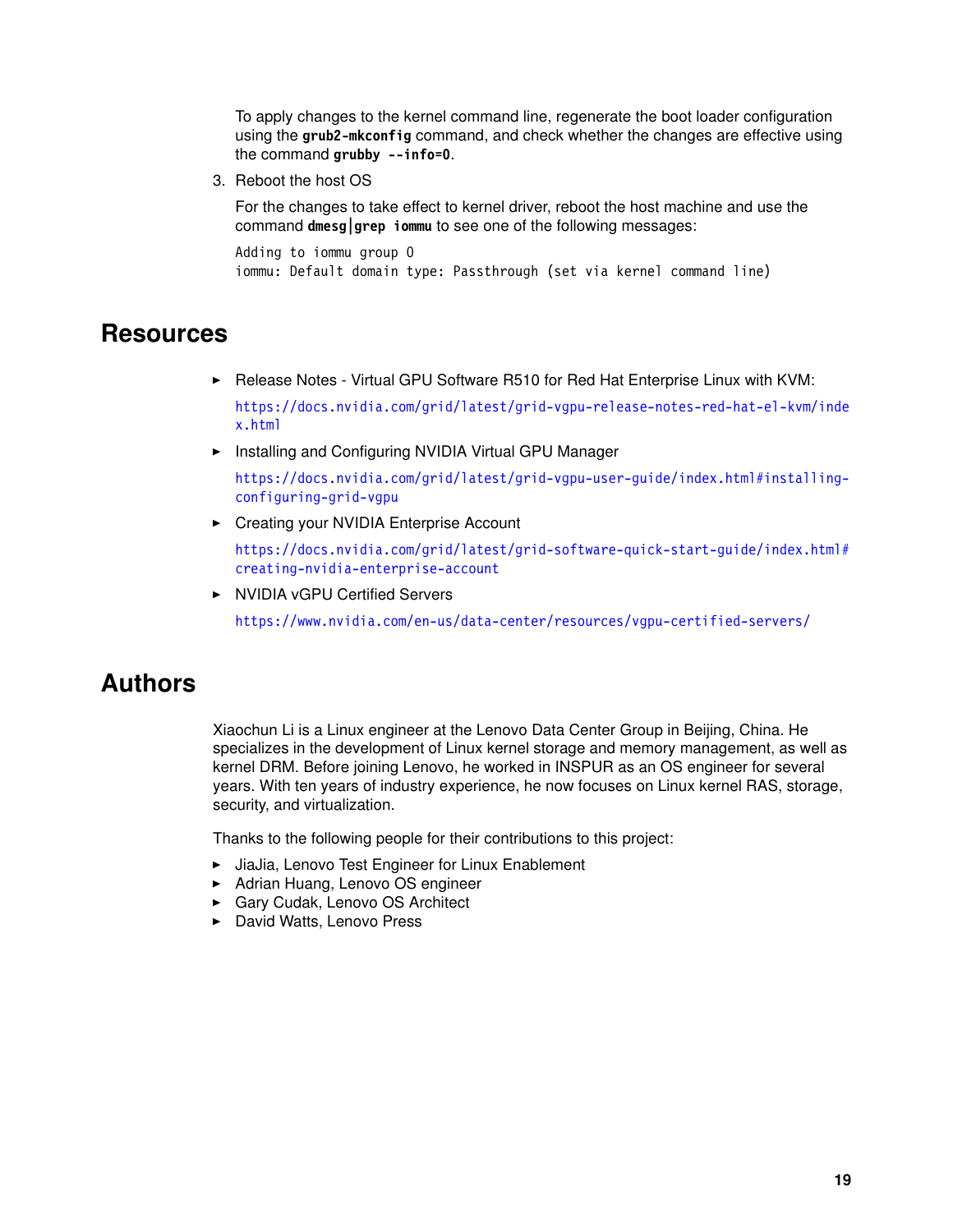## <span id="page-19-0"></span>**Notices**

Lenovo may not offer the products, services, or features discussed in this document in all countries. Consult your local Lenovo representative for information on the products and services currently available in your area. Any reference to a Lenovo product, program, or service is not intended to state or imply that only that Lenovo product, program, or service may be used. Any functionally equivalent product, program, or service that does not infringe any Lenovo intellectual property right may be used instead. However, it is the user's responsibility to evaluate and verify the operation of any other product, program, or service.

Lenovo may have patents or pending patent applications covering subject matter described in this document. The furnishing of this document does not give you any license to these patents. You can send license inquiries, in writing, to:

Lenovo (United States), Inc. 1009 Think Place - Building One Morrisville, NC 27560 U.S.A. Attention: Lenovo Director of Licensing

LENOVO PROVIDES THIS PUBLICATION "AS IS" WITHOUT WARRANTY OF ANY KIND, EITHER EXPRESS OR IMPLIED, INCLUDING, BUT NOT LIMITED TO, THE IMPLIED WARRANTIES OF NON-INFRINGEMENT, MERCHANTABILITY OR FITNESS FOR A PARTICULAR PURPOSE. Some jurisdictions do not allow disclaimer of express or implied warranties in certain transactions, therefore, this statement may not apply to you.

This information could include technical inaccuracies or typographical errors. Changes are periodically made to the information herein; these changes will be incorporated in new editions of the publication. Lenovo may make improvements and/or changes in the product(s) and/or the program(s) described in this publication at any time without notice.

The products described in this document are not intended for use in implantation or other life support applications where malfunction may result in injury or death to persons. The information contained in this document does not affect or change Lenovo product specifications or warranties. Nothing in this document shall operate as an express or implied license or indemnity under the intellectual property rights of Lenovo or third parties. All information contained in this document was obtained in specific environments and is presented as an illustration. The result obtained in other operating environments may vary.

Lenovo may use or distribute any of the information you supply in any way it believes appropriate without incurring any obligation to you.

Any references in this publication to non-Lenovo Web sites are provided for convenience only and do not in any manner serve as an endorsement of those Web sites. The materials at those Web sites are not part of the materials for this Lenovo product, and use of those Web sites is at your own risk.

Any performance data contained herein was determined in a controlled environment. Therefore, the result obtained in other operating environments may vary significantly. Some measurements may have been made on development-level systems and there is no guarantee that these measurements will be the same on generally available systems. Furthermore, some measurements may have been estimated through extrapolation. Actual results may vary. Users of this document should verify the applicable data for their specific environment.